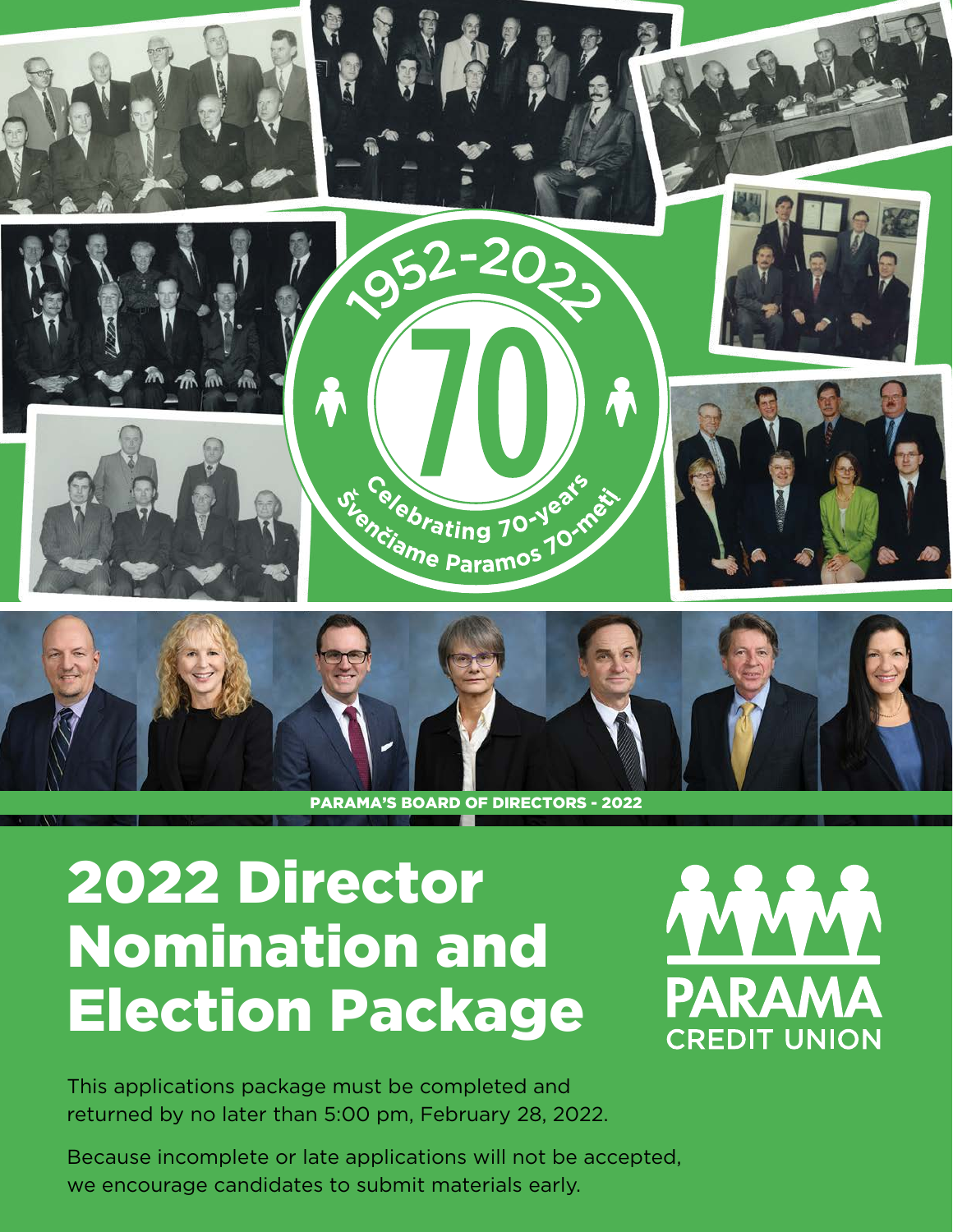# INTRODUCTION

Dear Prospective Board Candidate:

Parama Credit Union Limited ("PARAMA") thanks you for your interest in seeking nomination. This information package clarifies the qualification criteria for Candidates and the expectations of Board Members in governing PARAMA. It also contains everything you will need to complete the nomination process.

To assist those Members who are considering candidacy, PARAMA's policies and by-laws provide for a Nominating Committee ("Committee") comprised of three members of the board of directors. The Committee's primary role is to consider the qualifications of Candidates in order to ensure the highest quality Board composition, and to meet any gaps as identified by the Board in their analysis of the board's skills, knowledge and experience.

This Committee is required to evaluate the experience, expertise and qualifications of each Candidate based on criteria as established by the board from time to time and may require Candidates to attend an informal interview.

Based on the information contained both in the Candidate's application and further due diligence performed by the Committee, the Committee will decide as to the best qualified Candidates to fill a vacant position and may nominate one or more Candidates to fill each vacancy.

The Committee will advise each Candidate whether they are receiving the Committee's nomination and whether there are any other Candidates being nominated. Any Candidates not being so nominated will not be eligible to participate in the election as a Candidate.

If you decide to proceed with submitting an application for nomination as a Candidate, please complete and submit this application package along with all the required documents, as outlined in the attached Candidate Information Guide. If you have any questions about the enclosed information, you may contact Nijole Lewington, Manager Operations, 416-207-9239 ext. 226.

Please note that Parama's by-laws require applications to be submitted to Parama no later than 5:00pm February 28, 2022.

Yours truly,

Tomas Kuras Board Chair

# OUR GOALS

To provide Members with friendly, no-fee everyday banking - and a range of essential financial products at fair prices.

To provide friendly, welcoming in-branch service along with convenient digital banking services.

#### **VALUES**

- Our Community: We invest in arts, seniors, sports and educational initiatives to enhance the Canadian/ **Lithuanian** community
- Financial Stability: We support the community best from a position of strength
	- Confidentiality & Privacy: We take extra measures t o protect the privacy of our Members so they can be assured of the confidentiality of their financial affairs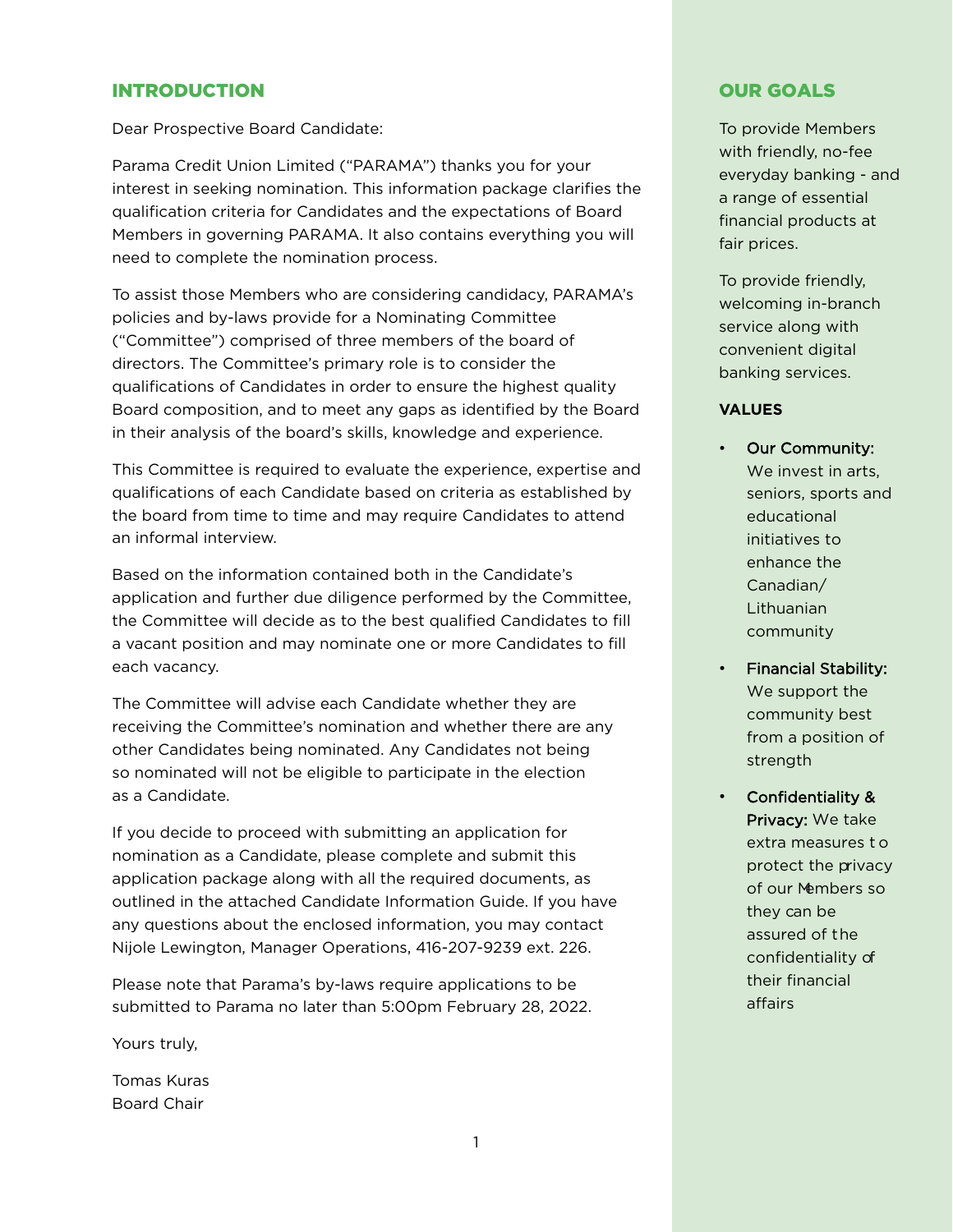# PARAMA BOARD OF DIRECTORS: CANDIDATE INFORMATION GUIDE

# **Contents**

| 5. BOARD OF DIRECTORS APPLICANT EXPERTISE/EXPERIENCE ASSESSMENT  10 |
|---------------------------------------------------------------------|
| 6. DECLARATION OF ECONOMIC INTERESTS BY A RESTRICTED PARTY          |
|                                                                     |
|                                                                     |
| 9. CODE OF CONDUCT OF EMPLOYEES, OFFICERS, DIRECTORS & EMPLOYEES 21 |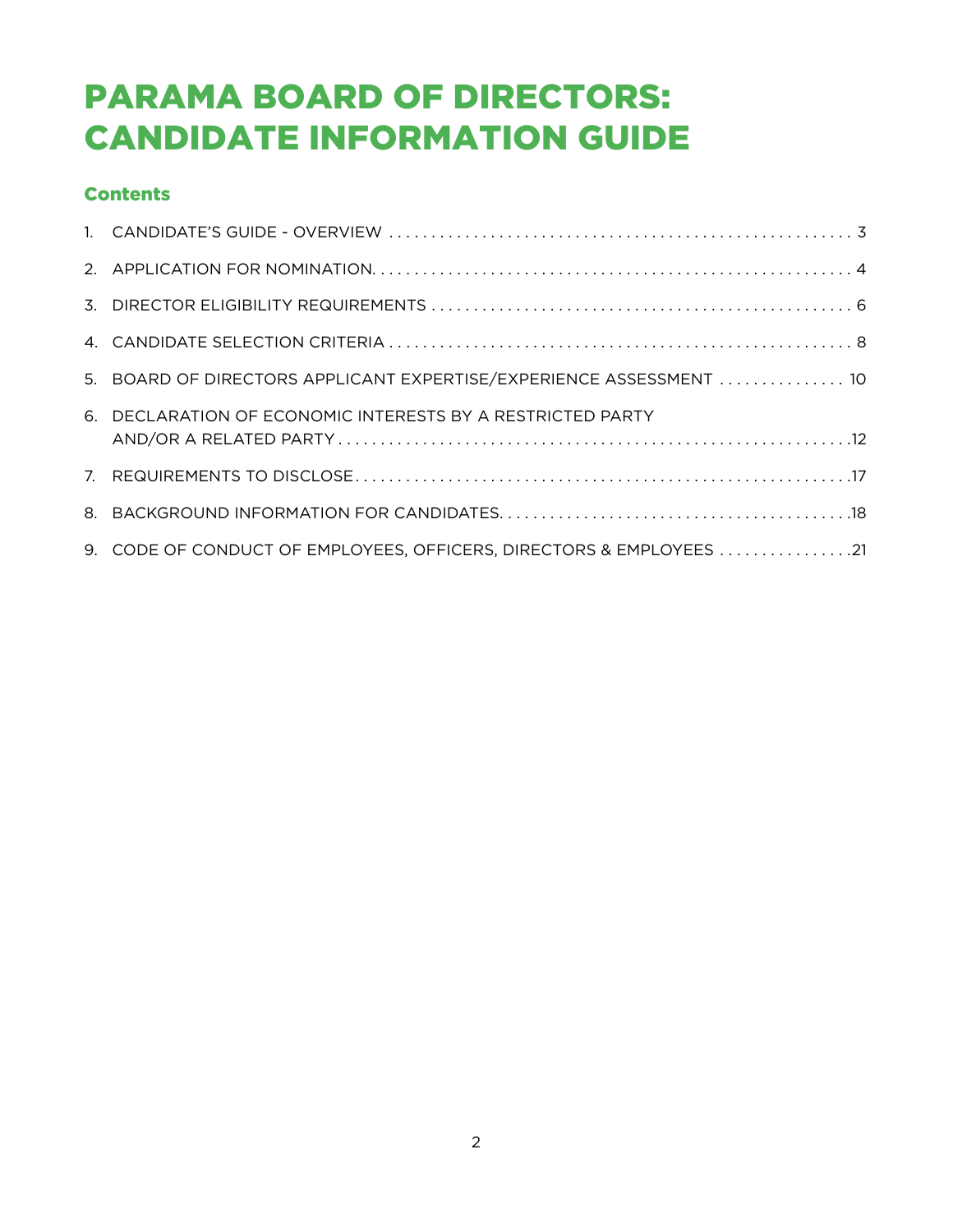# 1. CANDIDATE'S GUIDE - OVERVIEW

# **2022 Application for Nomination**

Candidates for the Parama Credit Union ("PARAMA") Board of Directors must be at least 18 years of age, must have been a member of PARAMA for at least one year and hold at least one Membership Share.

Additional eligibility requirements and selection criteria are outlined in Parts 3 and 4 of this guide respectively. Part 8 of this guide provides other background Information for Candidates If after reviewing the above information, you wish to submit an application you must:

- 1. Without any assistance from employees of PARAMA, seek the signatures of two adults with whom you deal at arm's length and who are members of PARAMA to endorse your application.
- 2. Complete this Application in its entirety; and
- 3. Submit it along with the documents detailed in the Application [Statement of Interest and Resume], completed Part 5 [Applicant Assessment] and part 6 [Declaration of Economic Interests by a Restricted Party of PARAMA].

Applications for Nomination must be marked Confidential and submitted to:

Nijole Lewington Manager, Operations Parama Credit Union 2975 Bloor St. West Toronto, Ontario M8X 1C1

Applications must be **received** by Nijole Lewington no later than 5 P.M. February 28, 2022.

The Nominating Committee will validate the Candidate's eligibility, and otherwise assess the Candidate's suitability as a director of PARAMA. Candidates may be called upon to attend an interview during the nominating period. In the event that more than one Candidate has been nominated for a board vacancy, Candidates may be required to make a brief presentation to the membership at the upcoming Annual General Meeting, following which a vote will take place.

The election of Directors by Members will be conducted at the Annual General Meeting, during which successful Candidates will be announced.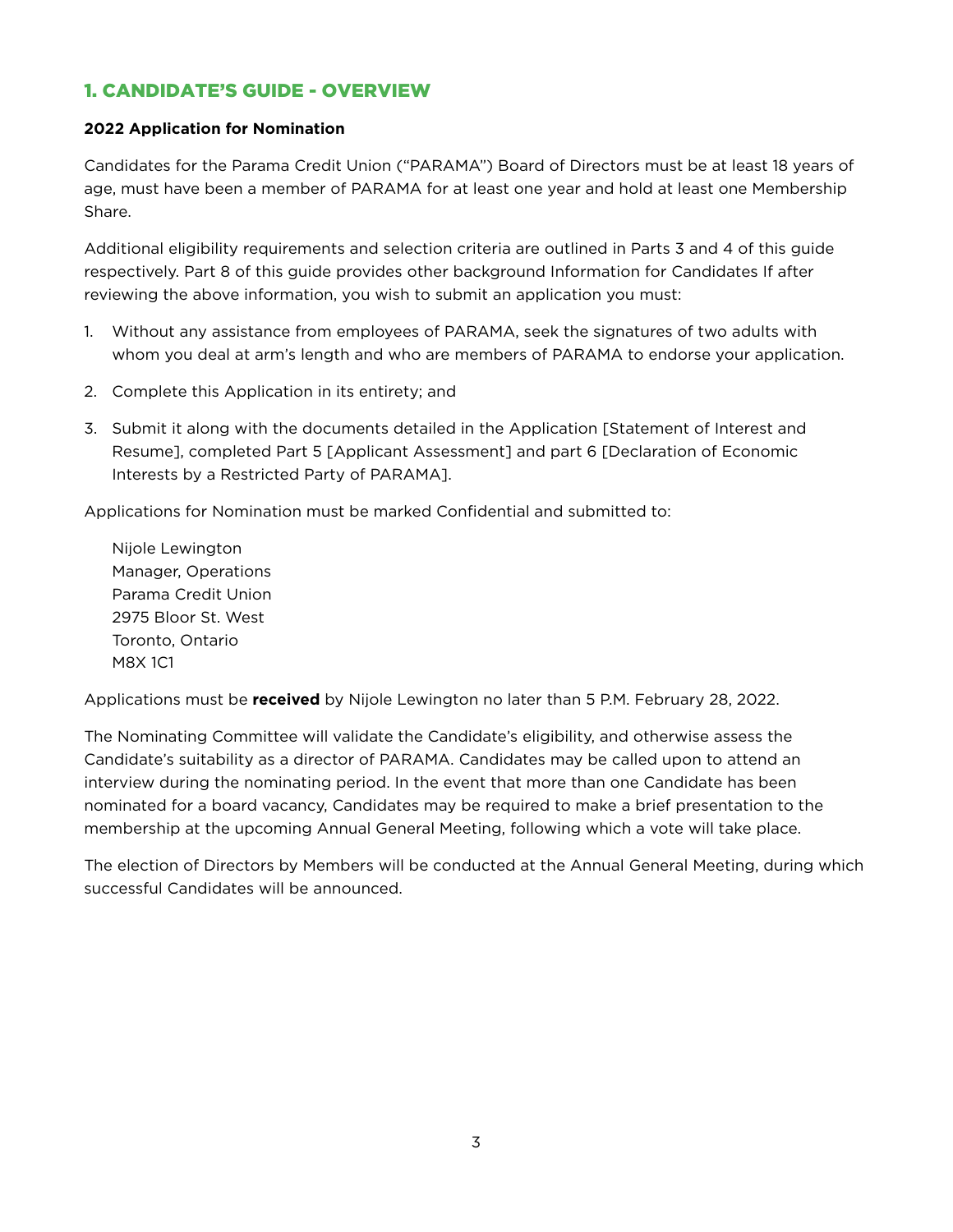# 2. APPLICATION FOR NOMINATION

The undersigned hereby applies to be nominated as a Candidate for election to the Board of Directors of Parama Credit Union Limited (the "Credit Union").

The Candidate solemnly undertakes to:

- (a) stand for election, and, if elected, to serve as a Director of PARAMA;
- (b) observe the provisions of the **Credit Unions and Caisses Populaires Act** (the "Act") <https://www.ontario.ca/laws/statute/94c11?search=credit+union+and+caisses+populaires>
- (c) comply with the Director's Code of Conduct;
- (d) achieve and maintain requisite competency levels and other qualifications as mandated for directors by policy and by the regulators; obtaining any training necessary to ensure same;
- (e) provide full, financial disclosure to PARAMA, as may be required by the Board from time to time;
- (f) consent to the disclosure of credit and/or personal information to, or from any credit reporting agency;
- (g) observe all of PARAMA's By-Laws, and the rules relating to the elections and the conduct thereof;
- (h) resign from the Board in the event the Board has determined that as a Director, the Candidate has ceased to meet the eligibility requirements, as set out in PARAMA's By-Laws or Section 91 of the **Act** or if the Candidate has met the test of any of the disqualifying criteria as set out in Section 92(1) of the Act, during their term of office.

The Candidate further understands that to be eligible for consideration, this application must be (a) completed as required; (b) submitted in accordance with the requirements of this guide; and (c) be accompanied by the following documents:

- 1. A written Statement of Interest, not exceeding 250 words, which:
	- (a) describes the skills and expertise that the Candidate may be expected to bring to the Board;
	- (b) outlines the Candidate's reasons for seeking election to the Board;
- 2. A resume which includes disclosures outlining the Candidate's:
	- (a) Experience, expertise and qualifications;
	- (b) Involvement in community activities;
	- (c) Past and present service as a Director of a Board or a similar role;
	- (d) Education including any formal Director education/training accreditations;
	- (e) Professional, community or other affiliations or Memberships; and
	- (f) Any other examples of skills which are essential to an effective role as a Director (i.e. consensus building, ability to work as part of a team, understanding of governance principles, etc.).
- 3. A completed Applicant Expertise/ Experience Assessment as found in Part 5, of this guide; and
- 4. A completed Declaration of Economic Interests by a Restricted Party and/or Related Party as found in Part 6 of this guide;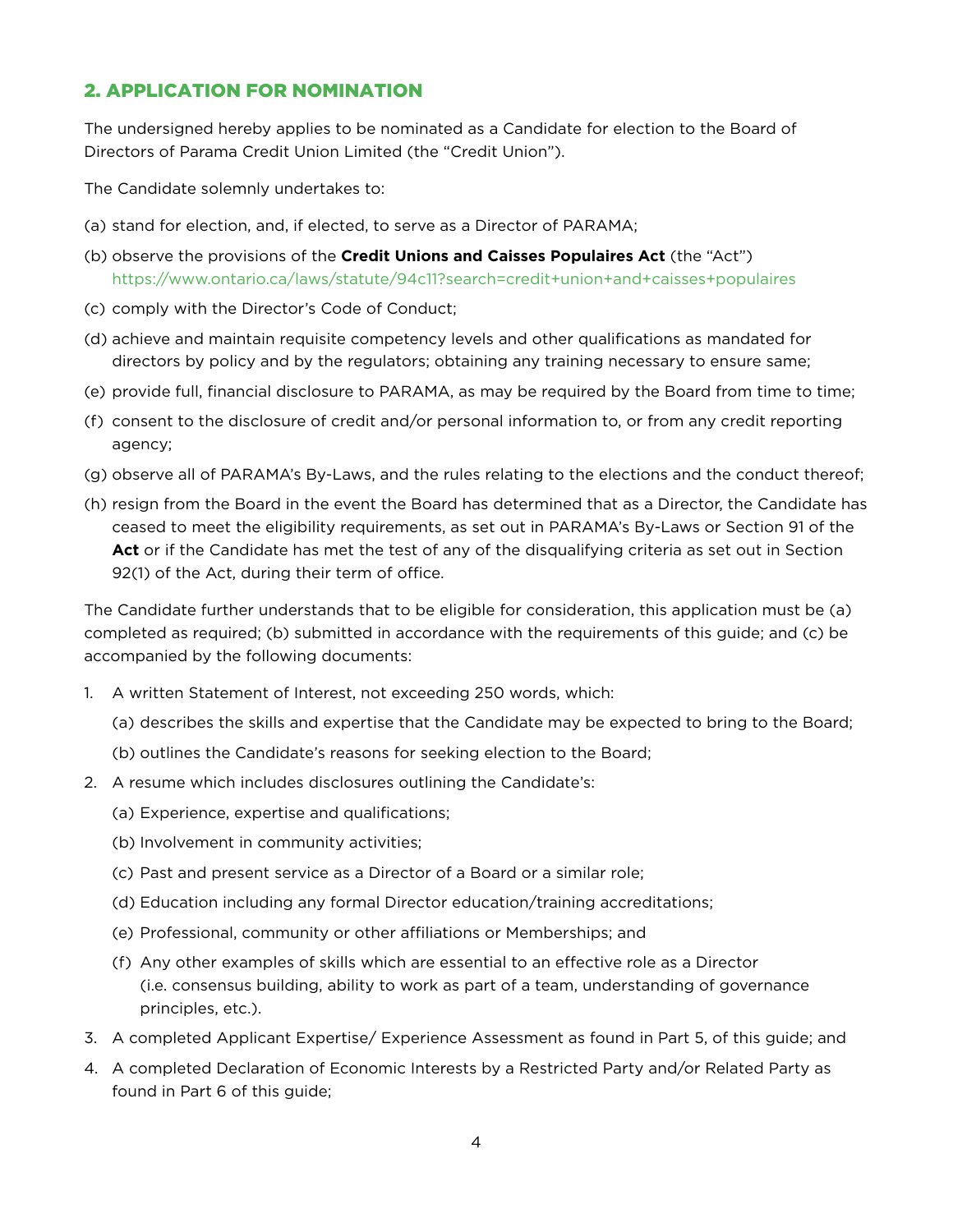By signing this Application for Nomination, the Candidate consents to PARAMA reviewing any of the Candidate's financial information on file at PARAMA, and consents to PARAMA conducting a credit check on his/her behalf for the purpose of determining eligibility of the proposed Candidate for election to the Board.

In addition, the Candidate must be available during the period following the submission of this application and prior to the Annual General Meeting, in order to undergo the evaluation process by the Nominating Committee as set out in PARAMA's By-Laws, which may involve attending an interview with the Committee.

Candidates should be aware that campaigning is not permitted by the Board.

| Candidate's Signature: |               |        |    |
|------------------------|---------------|--------|----|
| PARAMA Account #       |               |        |    |
| DATED AT               | ONTARIO, THIS | DAY OF | 20 |
| Endorsed by:           |               |        |    |
| Signature              |               |        |    |
| Name (please print)    |               |        |    |
| PARAMA account#        |               |        |    |
| DATED AT               | ONTARIO, THIS | DAY OF | 20 |
|                        |               |        |    |
| Signature              |               |        |    |
| Name (please print)    |               |        |    |
| PARAMA account#        |               |        |    |
| DATED AT               | ONTARIO, THIS | DAY OF | 20 |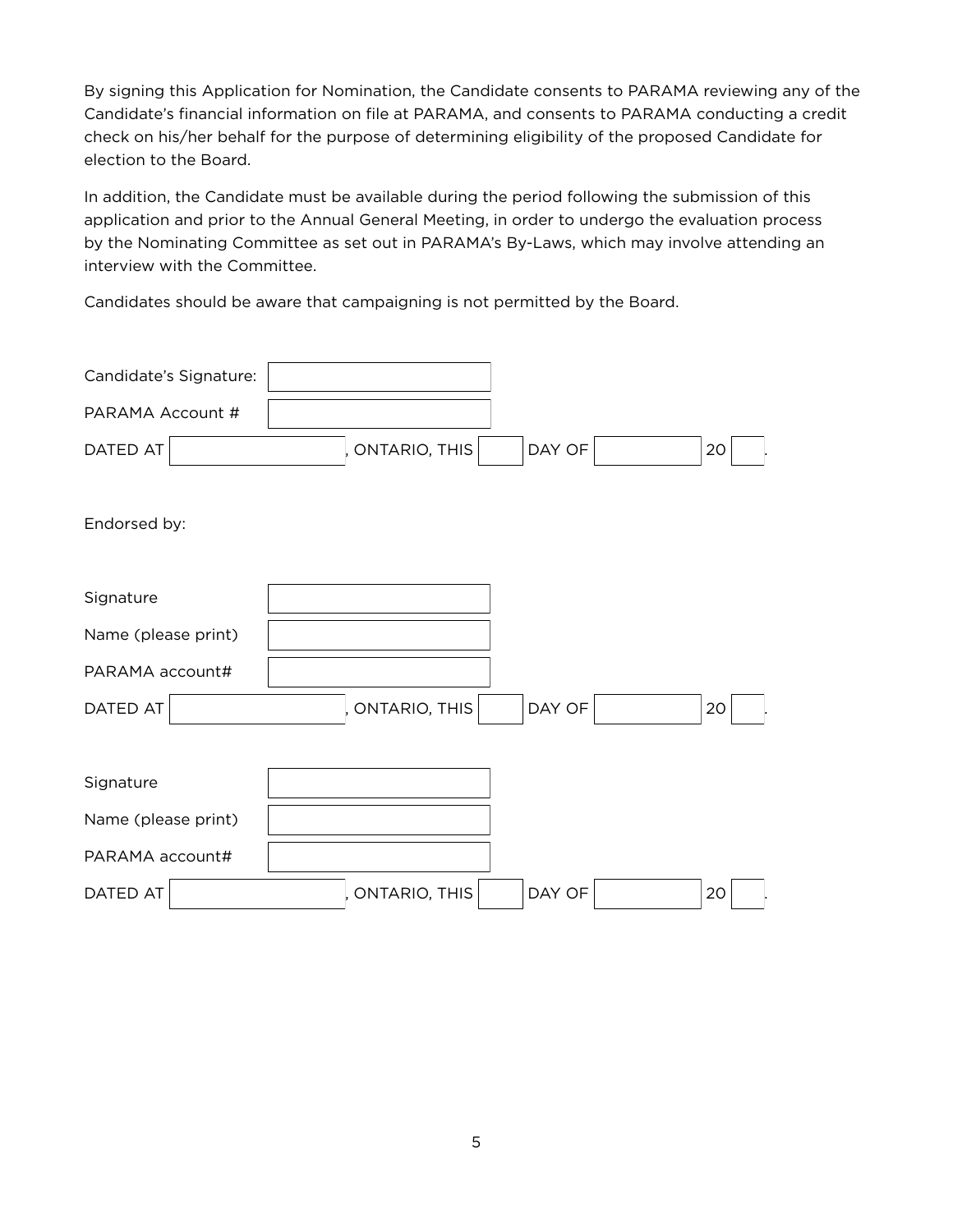# 3. DIRECTOR ELIGIBILITY REQUIREMENTS

A member is eligible for election to the position of director if, and only if as of the last day of the Nomination Period, the Member:

- 1. is a member of PARAMA in full compliance with the minimum membership share requirements contained in section 2.03 of PARAMA's By-laws;
- 2. is at least eighteen years of age;
- 3. is a Canadian citizen or a person lawfully admitted to Canada for permanent residency and ordinarily resident in Canada;
- 4. is not disqualified under the Act;
- 5. has disclosed to the Board, in a timely fashion before the election in which the natural person is a Candidate is held, everything he or she is required by the Act to disclose as a Candidate for director of a credit union;
- 6. has been nominated by the Nominating Committee in accordance with the By-laws of PARAMA; and
- 7. meets any additional qualifications for directors as may be established under PARAMA's policies;
- 8. incumbent directors are subject to a limit on the number of consecutive terms they are permitted to serve.

#### **Disqualified Individuals**

Under subsection 92(1) of the **Credit Unions and Caisses Populaires Act**, the following individuals are disqualified from being directors of a credit union:

- 1. One whose Membership in any credit union has been terminated, other than voluntarily.
- 2. One who a court has decided is of unsound mind.
- 3. One who is an undischarged bankrupt or who has been discharged as a bankrupt in the five years preceding the date on which he or she may be elected as director.
- 4. One who is unable to obtain a bond of an insurer licensed under the Insurance Act to write surety and fidelity insurance.
- 5. One who is more than 90 days in arrears in the payment of a debt owed to PARAMA unless PARAMA has agreed to extend the time for repayment.
- 6. One who is a listed person within the meaning of the United Nations Suppression of Terrorism Regulations under the **United Nations Act** (Canada).
- 7. One who has been convicted, in the five years preceding the date on which he or she may be elected as a director, of an offence described in subsection (3) and who has not received a pardon for the offence.
- 8. One whose Membership in a professional association has been terminated, in the five years preceding the date on which he or she may be elected as director, for professional misconduct.
- 9. An employee of PARAMA or a league in which PARAMA is a Member or his or her spouse, parent or child.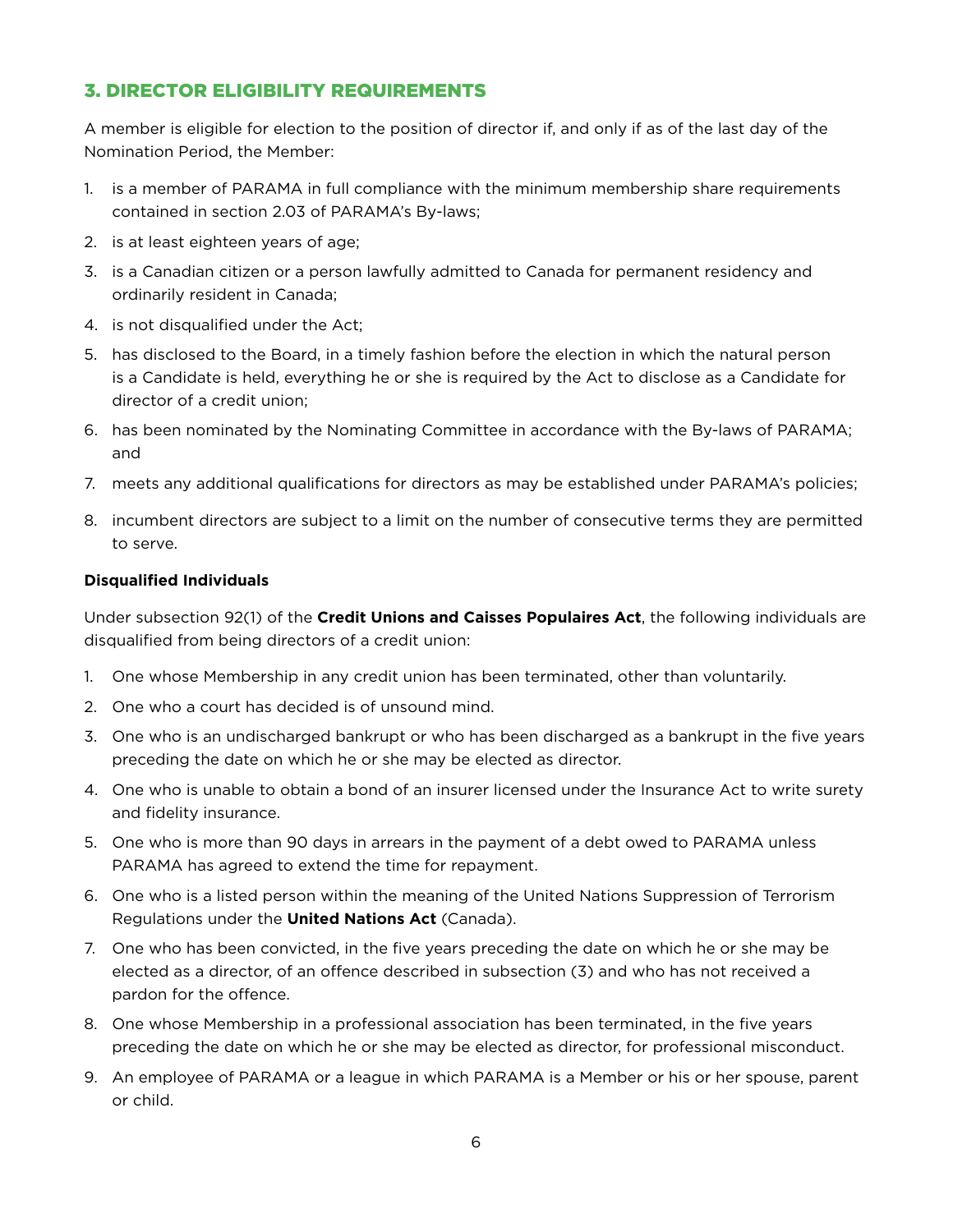- 10. A professional advisor who provides services to PARAMA in his or her professional capacity or who has provided such services in the three years preceding the date on which he or she may be elected as a director.
- 11. An employee of the Financial Services Regulatory Authority of Ontario (FSRAO).
- 12. A public servant employed under Part Ill of the **Public Service of Ontario Act,** 2006 whose employment duties include regulating credit unions.
- 13. One who has not met the training requirements or qualifications for directors established by PARAMA.
- 14. One who has not met any reasonable condition or qualification set out in the By-laws of PARAMA.

# **Exception**

- 1. An individual is not an employee for the purposes of paragraph 9 of subsection
- 2. solely because he or she provides, without remuneration, services to PARAMA or league that are ordinarily provided by an employee.

# **Type of offence**

- 3. An offence referred to in paragraph 7 of subsection (1) is an offence that,
	- (a) is related to the qualifications, functions or duties of a director of a body corporate;
	- (b) involves theft or fraud;
	- (c) involves a contravention or failure to comply with this **Act**, a predecessor of this **Act** or an **Act** governing a subsidiary of PARAMA; or
	- (d) involves a contravention or failure to comply with the **Securities Act.**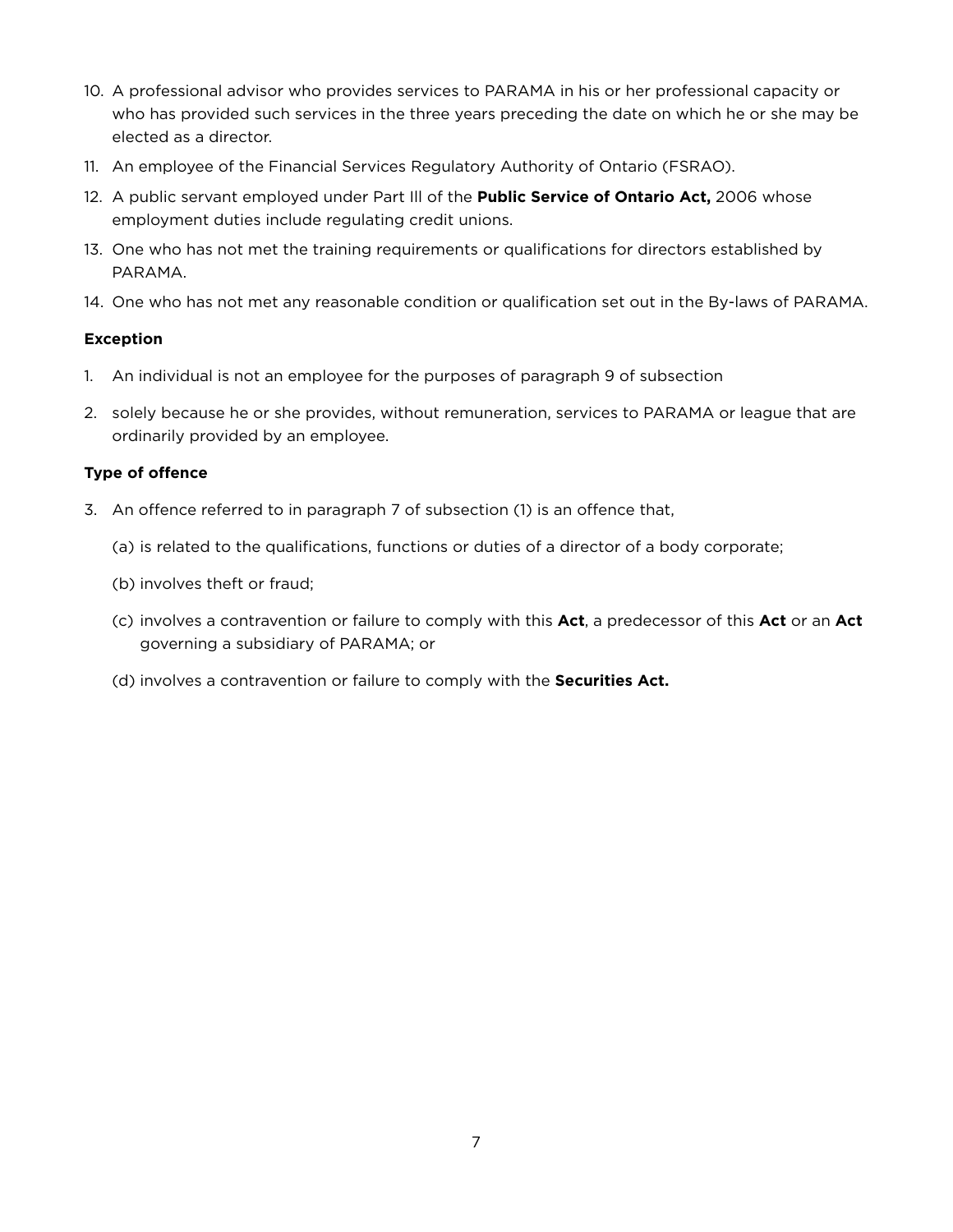# 4. CANDIDATE SELECTION CRITERIA

# *(as extracted from the policies of Parama Credit Union Limited ("PARAMA"))*

The selection criteria to be used by the Nominating Committee in determining whether a Candidate shall secure its nomination are the following:

#### **Mandatory Individual Director Criteria**

A Candidate for director must

- 1. Understand the principles behind and share the vision of PARAMA and have the ability to reflect the values and commitments of PARAMA as well as acting in PARAMA's best interest at all times;
- 2. Demonstrate the ability to bring a perspective of external business, finance, and social issues to Board deliberations;
- 3. Understand corporate governance and the fiduciary duties, roles and responsibilities of the Board as a whole and an individual Director of a Credit Union, including willingness to ask probing questions and challenge Management within the governance framework;
- 4. Commit to regular attendance at Board/Committee meetings and to full preparedness, willingness and ability to contribute positively to meeting content;
- 5. Understand the importance of credit unions in their communities;
- 6. Demonstrate the ability to provide leadership and be an effective communicator;
- 7. Uphold the values of teamwork demonstrating the ability to operate as "a team" at Board level and "speak with one voice" once full discussion has been undertaken and a decision made by the Board;
- 8. Demonstrate personal integrity, financial stability and high ethical standards;
- 9. Have never declared personal or business bankruptcy;
- 10. Be willing to commit to continuous learning and undertake appropriate director training and development initiatives;
- 11. Have the ability to understand and assess implications of financial statements and auditors reports;
- 12. Agree to fulfill the time commitment, including travel time and work load associated with being a Director of PARAMA;
- 13. Have the capability to access electronic information via the Internet, and be able to print associated materials.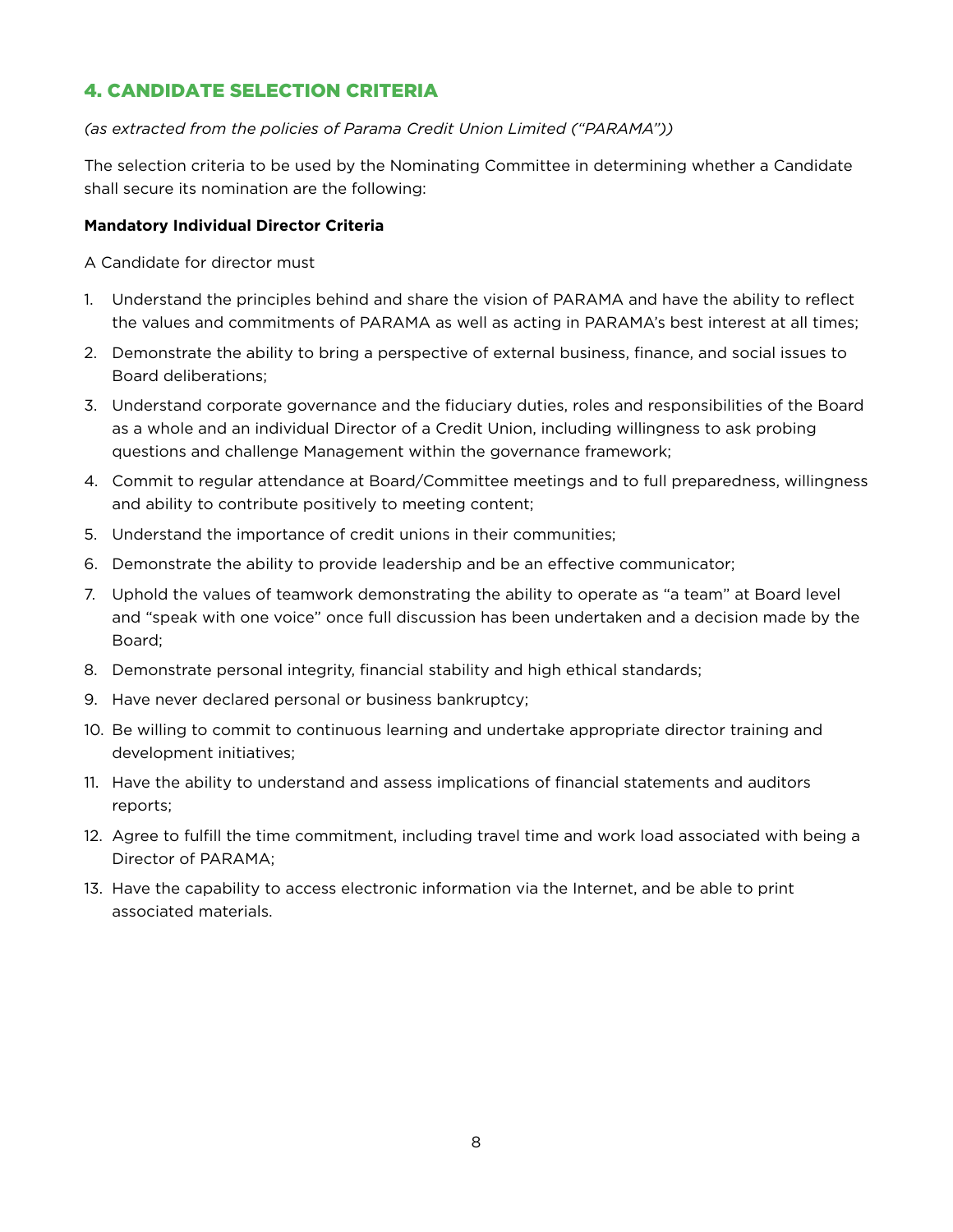# **Supplementary Director Criteria**

PARAMA's policies provide for the following additional criteria in assessing whether a prospective Candidate for the board is qualified t o stand for election and merits nomination:

- 1. The extent if any, of the Candidate's insights and ties to the Lithuanian community. Fluency in the Lithuanian language is considered a definite asset;
- 2. Whether the skill set possessed by the Candidate complements those presently on the board. Optimally the Candidate should possess competencies and strengths as identified by the Board; in its most recent needs assessment and otherwise be in a position to make a contribution towards the overall effectiveness of the Board;
- 3. Whether the Candidate is actively employed or engaged in a field or activity which ensures that the skills are current;
- 4. The extent of any previous experience as a Director on a Board;
- 5. Past reputation for rendering valuable contributions to the community;
- 6. Previous experience familiarity and/or expertise with:
	- (a) accounting and reporting standards including financial instruments and International Financial Reporting Standards (IFRS);
	- (b) enterprise risk management;
	- (c) strategic planning;
	- (d) capital markets financing instruments (e.g. securitizations, interest rates, on balance sheet financing etc.); and
	- (e) the field of economics, finance, treasury or investment services.

Please note that PARAMA's by-laws preclude a Candidate from running for the Board, if the Candidate fails to earn the nomination of the Nominating Committee.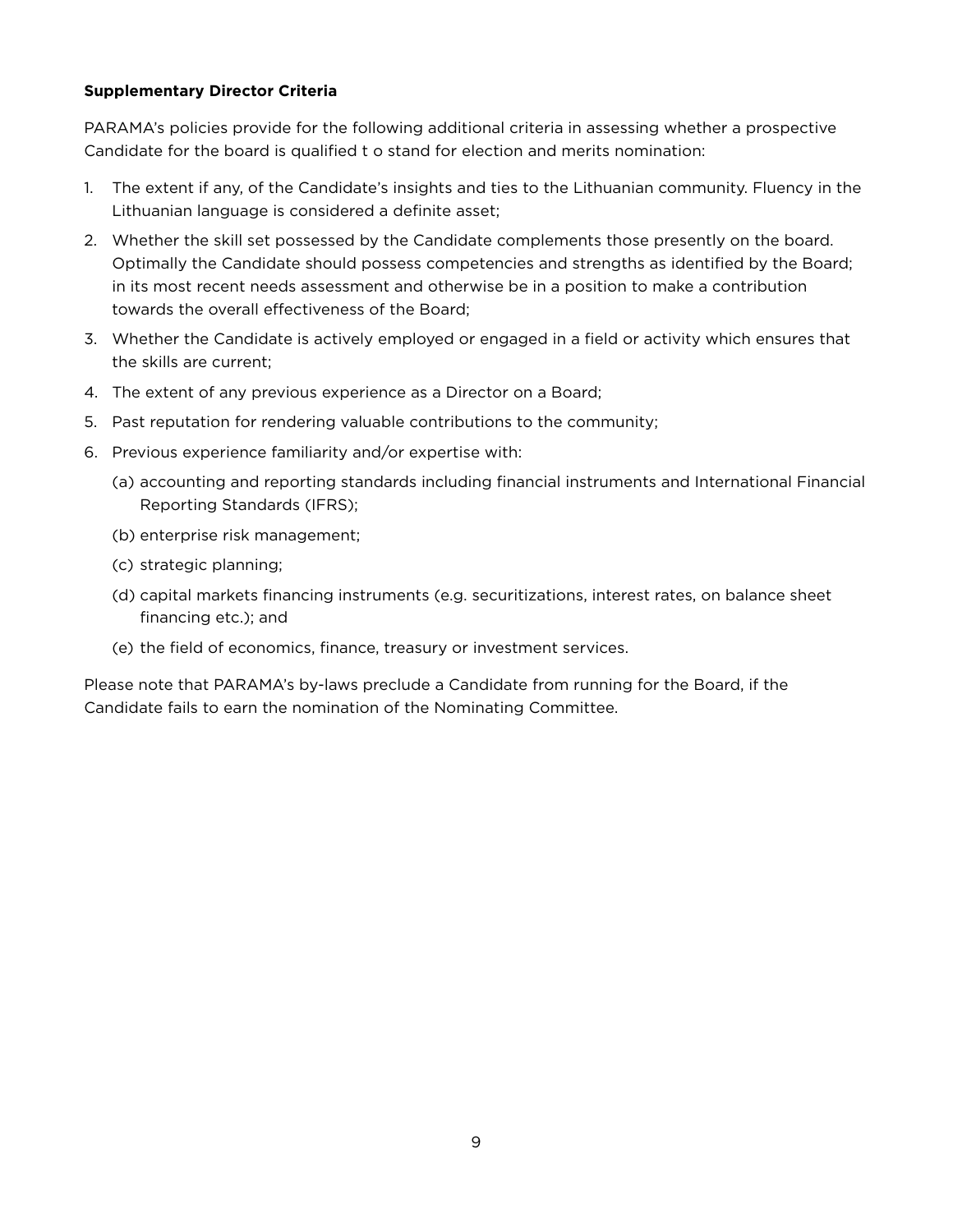# 5. BOARD OF DIRECTORS APPLICANT EXPERTISE/EXPERIENCE ASSESSMENT

Parama Credit Union Limited is committed to the principle of a high quality Board of Directors, and expects that each Director brings to the Board a certain level of knowledge and experience, demonstrates certain key attributes and adheres to certain principles. The following self-assessment will assist the Nominating Committee in determining the degree of expertise that you bring as a Candidate.

Please indicate your level of expertise/experience in the following table by using the following ratings:

| Expert:       | You possess a degree/certificate/diploma in the skill area and/or have significant work<br>experience in that field.         |
|---------------|------------------------------------------------------------------------------------------------------------------------------|
| Strong:       | You have direct experience, or significant familiarity with the field as part of your<br>employment or volunteer activities. |
| Good:         | You understand the basic fundamentals and concepts that are encountered in this<br>skill area.                               |
| <b>Basic:</b> | You have some knowledge of the competency                                                                                    |
| NA:           | You have no familiarity with the topic or area                                                                               |

**Please Note:** If you are elected to the Board, you will be expected to complete a more comprehensive self-assessment of specific competencies within six months of election. This assessment is used to help determine your training and self-development needs in order to meet the director training and qualifications requirements as established by PARAMA.

Candidates are encouraged to refer to the Financial Services Regulatory Authority of Ontario website [https://www.fsrao.ca/industry/credit-unions-and-caisses-populaires/regulatory-framework/](https://www.fsrao.ca/industry/credit-unions-and-caisses-populaires/regulatory-framework/legislation-and-regulation) [legislation-and-regulation](https://www.fsrao.ca/industry/credit-unions-and-caisses-populaires/regulatory-framework/legislation-and-regulation) for the latest link to the **Credit Unions and Caisses Populaires Act. 1994** for complete Training and Qualification requirements of Directors.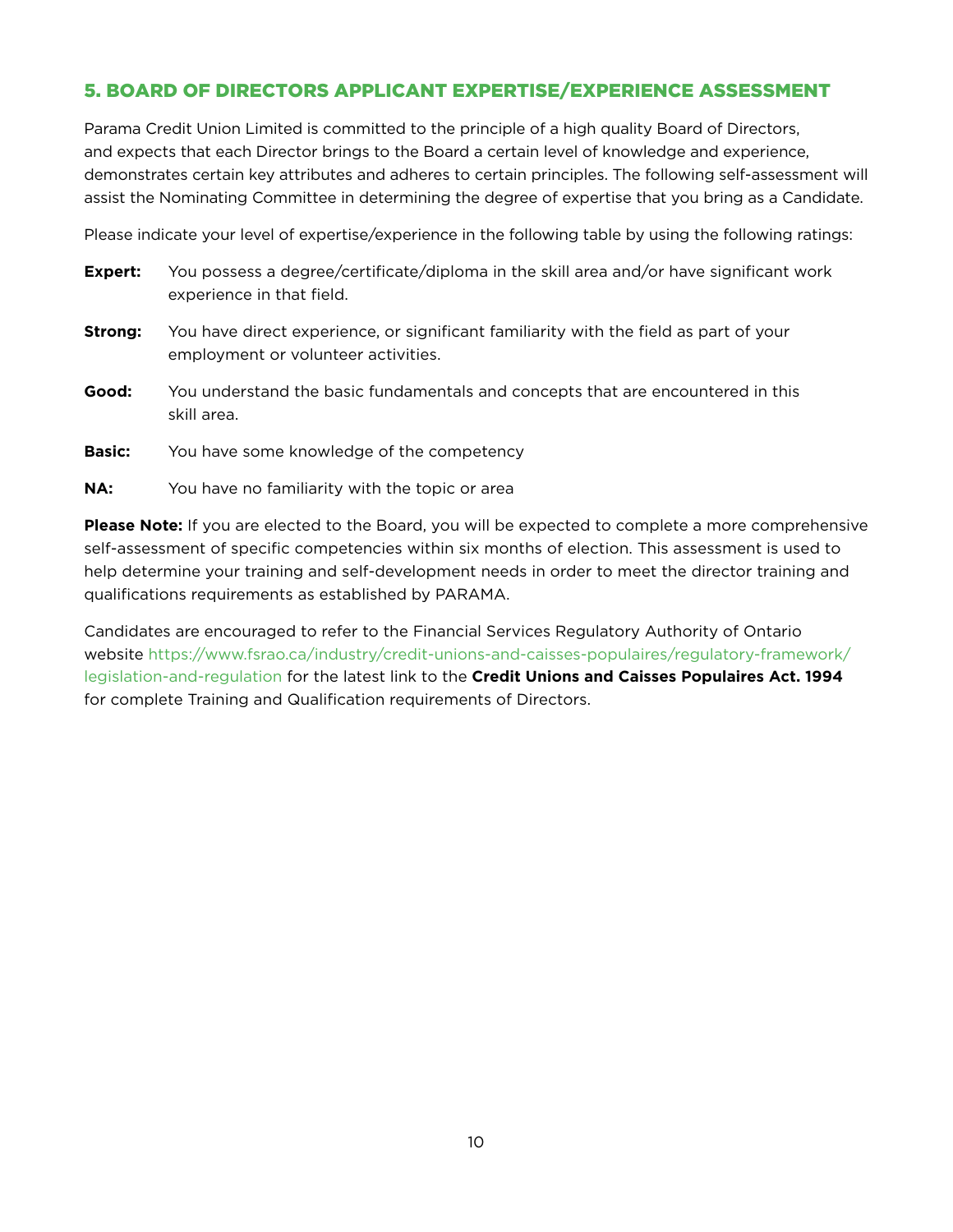| <b>COMPETENCY/ AREA</b>                                                                                                                                                       | <b>RATING</b> |
|-------------------------------------------------------------------------------------------------------------------------------------------------------------------------------|---------------|
| <b>Audit and Compliance</b><br>performance and regulatory standards; examination & auditing procedures                                                                        |               |
| <b>Board &amp; CEO Performance</b><br>setting and evaluating criteria and standards of performance of the Board,<br>directors and the CEO                                     |               |
| <b>Credit Union Operations</b><br>Cooperative business model; key components of operations (people, physical<br>and technical infrastructure), operational risks              |               |
| Financial Literacy / expertise<br>Reading and interpreting financial statements and financial performance<br>indicators                                                       |               |
| <b>Governance and Ethics</b><br>Board roles and responsibilities; structure; decision making powers; Board<br>policies and process; Committees (mandates; structure; process) |               |
| Leadership<br>Leadership traits; skills and effective professional and personal attributes                                                                                    |               |
| Regulatory environment with respect to financial services & credit union sector<br>Governing legislation and guidance; regulatory bodies/organizations                        |               |
| Risk Management Oversight; Enterprise Risk Management<br>Financial and operational risks; risk management and monitoring                                                      |               |
| <b>Strategic Planning</b><br>Strategic planning concepts; process; importance of clear strategic direction;<br>monitoring of strategic plan implementation                    |               |
| <b>OTHER COMPETENCIES:</b>                                                                                                                                                    |               |
| <b>Information Technology</b><br>Hardware; software; networking; banking systems; databases;<br>web-enabled services                                                          |               |
| <b>Human Resource Management</b><br>Recruitment; hiring criteria and practices; performance evaluation                                                                        |               |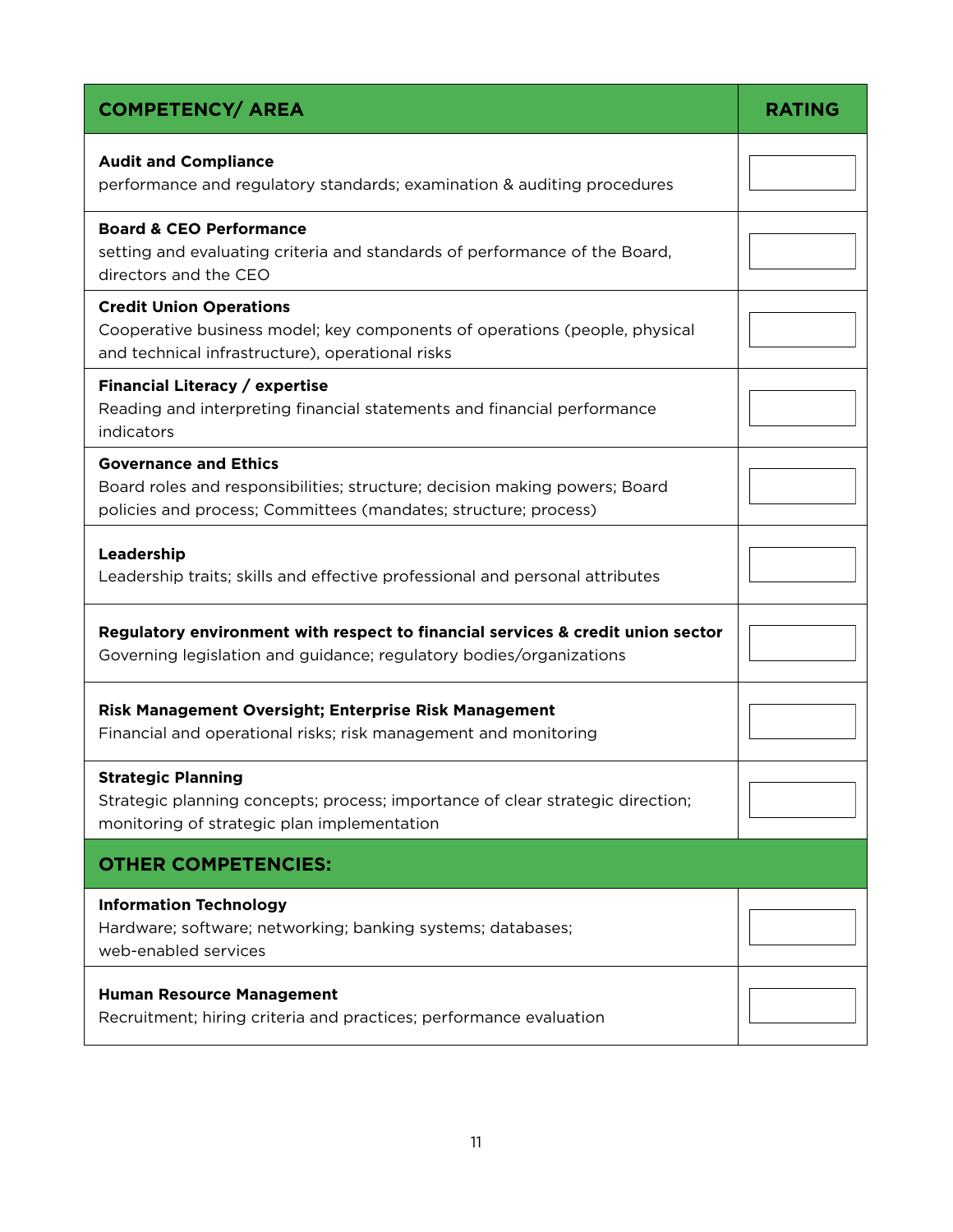# 6. DECLARATION OF ECONOMIC INTERESTS BY A RESTRICTED PARTY AND/OR A RELATED PARTY

Name:

#### **Definitions**

#### **Restricted Party (RP):**

A person or entity is "restricted" in relation to Parama Credit Union Limited ("PARAMA") if they are or have been within the last 12 months:

- A. a director or officer of PARAMA;
- B. a spouse of a director or officer of PARAMA;
- C. a relative of a person described in [A] or [B] above, if the relative lives in the home of the above and is financially dependent on the person described in [A] or [B];
- D. a corporation/partnership in which a person described in [A] beneficially owns, directly or indirectly, more than 10% of the voting shares; or
- E. a corporation/partnership controlled by a person described in [A] [B] [C] or [D] above.

#### **Relative:**

A relative by blood, marriage or adoption.

#### **Connected Persons (CP):**

In relation to a Member, another person or entity is a "connected person", if he or she or it is one of the following:

- A. a corporation in which the Member holds or beneficially owns, directly or indirectly, at least 35 per cent of the voting securities,
- B. an affiliate<sup>1</sup> of a corporation described in  $[A]$ ;
- C. a person or entity that has a 50 per cent interest in a partnership in which the Member also has a 50 per cent interest;
- D. a partnership in which the Member is a partner;
- E. a trust or estate in which the Member has a substantial beneficial interest;
- F. a trust or estate in respect of which the Member serves as a trustee or in a similar capacity;
- G. a person or entity on whose financial resources the Member depends to repay a loan to PARAMA;
- H. a person or entity who provides security to PARAMA for a loan to the party.

<sup>1 &</sup>quot;affiliate" means when one body corporate is affiliated with another body corporate if one of them is the subsidiary of the other or both are subsidiaries of the same body corporate or each of them is controlled by the same person.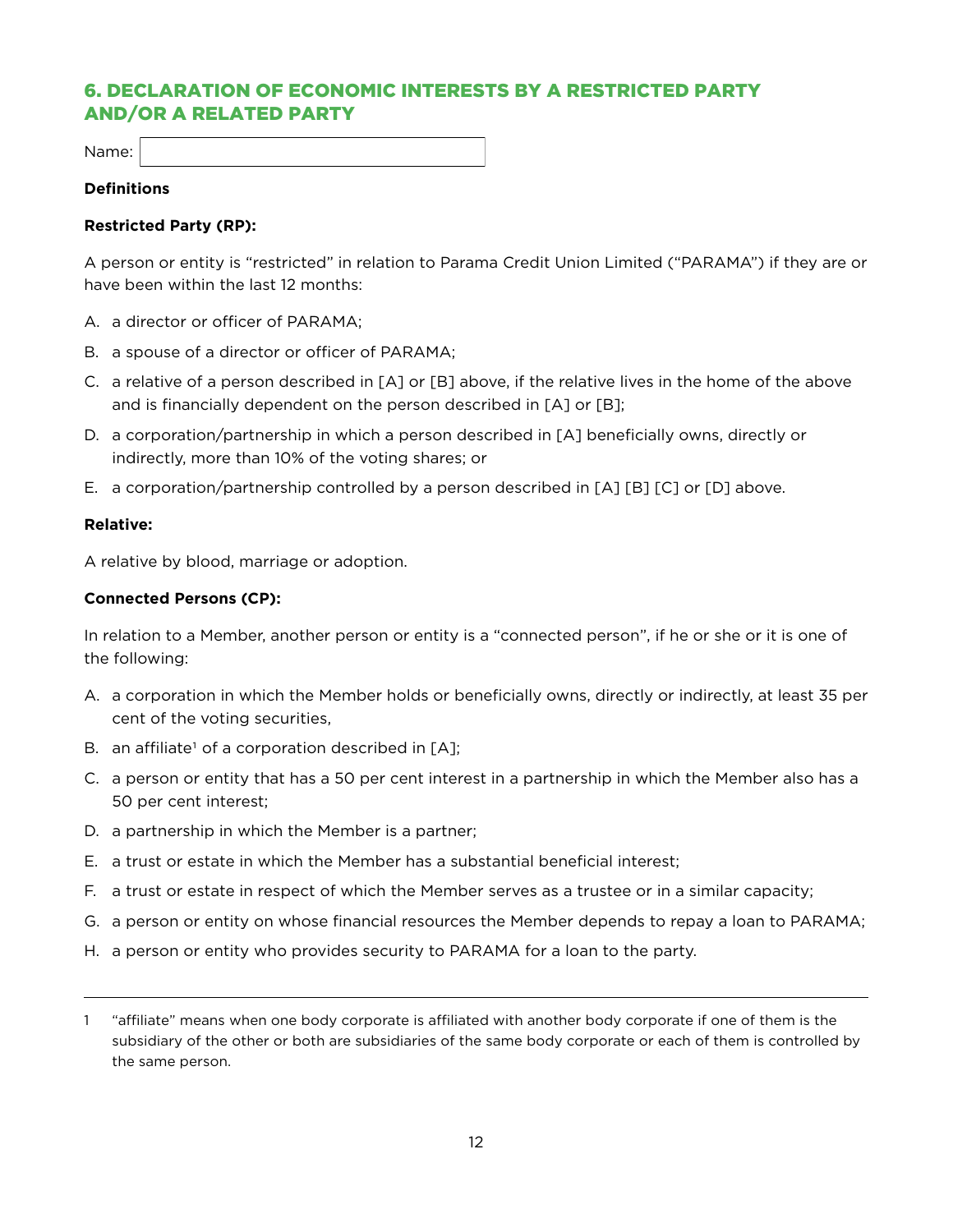In relation to a Member who is an individual, another individual is a connected person of the Member if that other individual is one of the following:

- A. a spouse of the Member who is financially dependent on the Member;
- B. a relative of the Member or of the Member's spouse who lives in the same home as the Member and who is financially dependent on the Member or the Member's spouse.

# **Conflict of Interest:**

Applies when a Director or Officer is/has:

- A. a party to a material contract or proposed material contract with PARAMA;
- B. a director or officer of an entity that is a party to a material contract or proposed contract with PARAMA;
- C. a material interest in a person who is a party to a material contact or proposed material contract with PARAMA; or
- D. a spouse, parent or child of an individual who is a party to a material contract or proposed material contract with PARAMA.

# **Related Party (RLT.PTY):**

A person or entity is related to PARAMA in connection with the preparation of its financial statements if:

- A. the person or a close member of that person's family has control or joint control over PARAMA;
- B. the person or a close member of that person's family has significant influence over PARAMA;
- C. the person or a close member of that person's family is a member of the key management personnel of PARAMA (Executive leadership team; Board of Directors and Officers of PARAMA); or
- D. the entity (a corporation/partnership) is controlled or jointly controlled by a person identified in [A], [B], or [C].

*Close members of the family* of a person described in [A] [B] or [C] above are those family members who may be expected to influence, or be influenced by, that person in their dealings with PARAMA and include:

- A. that person's children and spouse or domestic partner;
- B. children of that person's spouse or domestic partner; and
- C. dependents of that person or that person's spouse or domestic partner.

Parents and siblings are by virtue expected to have influence or be influenced by the individual unless otherwise proven. Family members outside of the immediate family are normally not expected to influence or be influenced by the individual.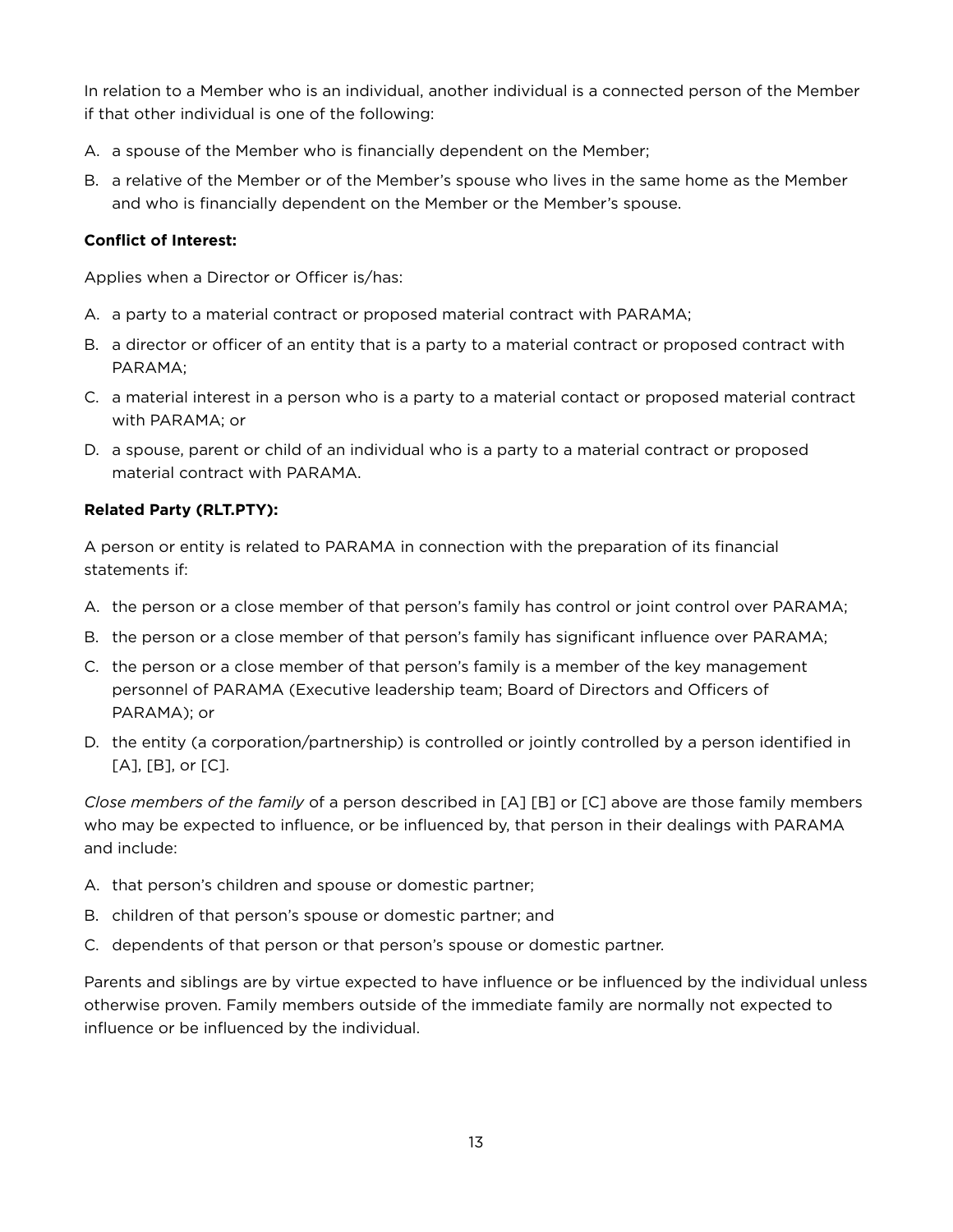Possible examples of where non-immediate family members would be considered under the definition of "close members of the family" include situations where they are dependents of the individual; live in the same household; have strong financial ties.

# **Control:**

The power to govern the financial and operating policies of PARAMA so as to obtain benefits from its activities.

# **Joint control**

The contractually agreed sharing of control over an economic activity.

# **Key management personnel**

Those persons having authority and responsibility for planning, directing and controlling the activities of PARAMA, directly or indirectly, including any director of PARAMA.

# **Significant influence**

The power to participate in the financial and operating policy decisions of an entity, but does not have control over those policies. Significant influence may be gained by share ownership, statute or agreement.

# DECLARATIONS:

Name of Spouse [RP & RLT.PTY]:

| Is Spouse financially dependent on me? [CP] □ Yes □ No |  |  |
|--------------------------------------------------------|--|--|

Names of Children and other Relatives financially dependent on me or my spouse and who live in my home [RP & CP]: Other "close family members" who are expected to influence or be influenced by me (whether or not they are financially dependent) [RLT.PTY]:

A Names of children of self or spouse/domestic partner:

B. Names of dependents of self or spouse/domestic partner:

C. Names of other individuals who live in the same household as self:

D. Names of other individuals who have strong financial ties to self or spouse/domestic partner: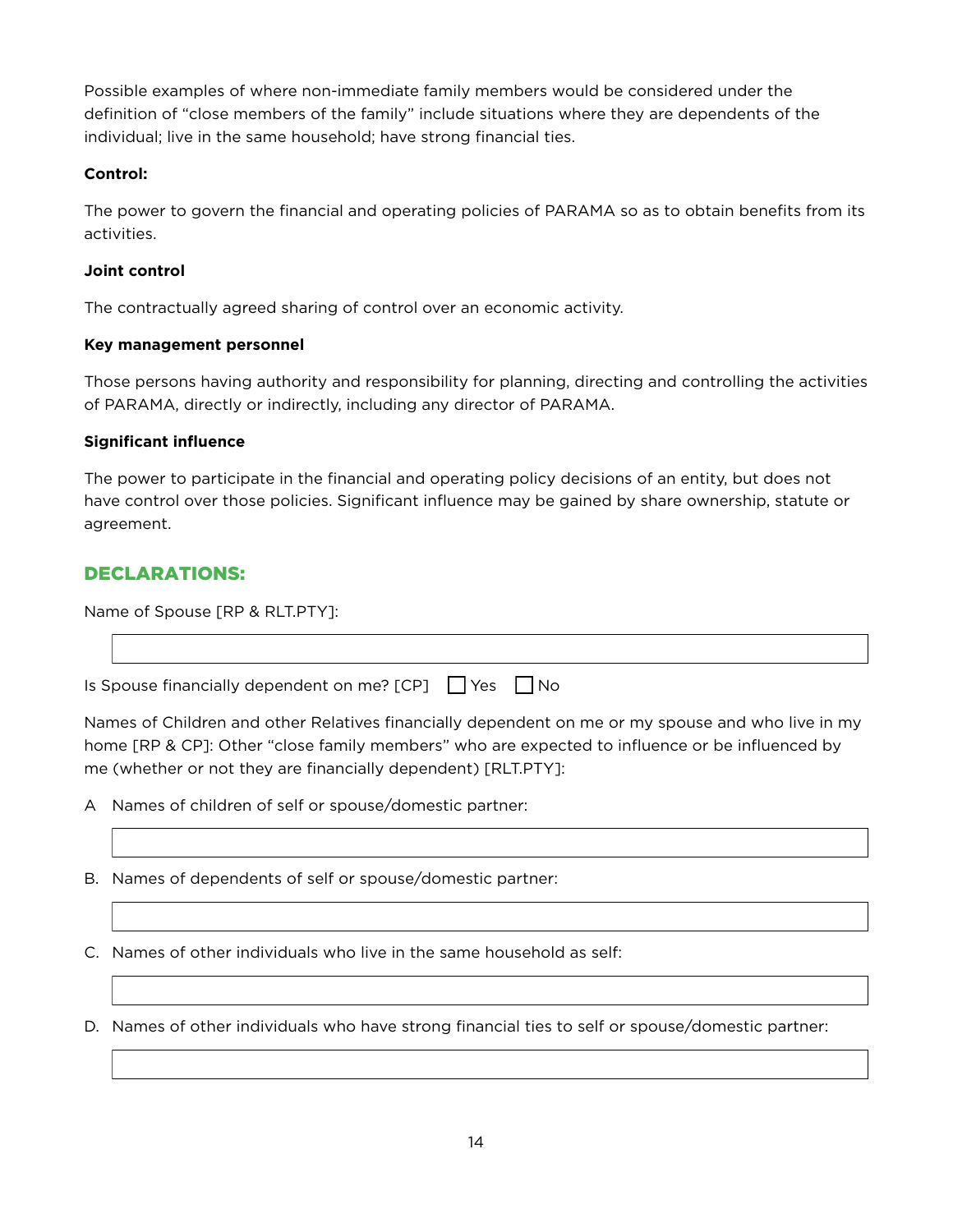- E. Names of corporations whether or not they are Members of PARAMA in which I beneficially own, directly or indirectly, more than 10 per cent of the voting shares, and the affiliates [CP] of said corporations: (state percentage) [>l0=RP; >35=CP]:
- F. Names of Corporations, Partnerships or Unincorporated Associations whether or not they are Members of PARAMA in which I beneficially own 50 per cent or greater of the voting shares and their subsidiaries: (state percentage [50% = joint control; >50% = control]) [RLT.PTY]
- G. Names of corporations whether or not they are Members of PARAMA in which I or any one of my spouse, children and other relatives named above own shares which carry more than 50 percent of the votes for the election of directors: [RP]
- H. Names of Corporations, Partnerships or Unincorporated Associations whether or not they are Members of PARAMA in which any one of my spouse or close family members (identified above) own shares which carry 50 percent or greater of the voting shares and their subsidiaries: (state percentage [50% = joint control; >50 = control]) [RLT. PTY]
- I. Names of corporations or unincorporated associations whether or not they are Members of PARAMA for which I serve as a Director or Officer [CONFLICT]:
- J . Names of partnerships whether or not they are Members of PARAMA in which I am a partner: (state percentage interest and percentage interest of other partners) [CP]:
- K. Names of trusts or estates which are Members of PARAMA and in which I have a substantial beneficial interest [CP]; [RLT.PTY]:
- L. Names of trusts which are Members of PARAMA and for which I act as trustee (including accounts on which I act as attorney for property) [CP]:
- M. Names of non-relative Members for whom I have provided financial assistance, including a guarantee or co-signature for loans from PARAMA [CP]: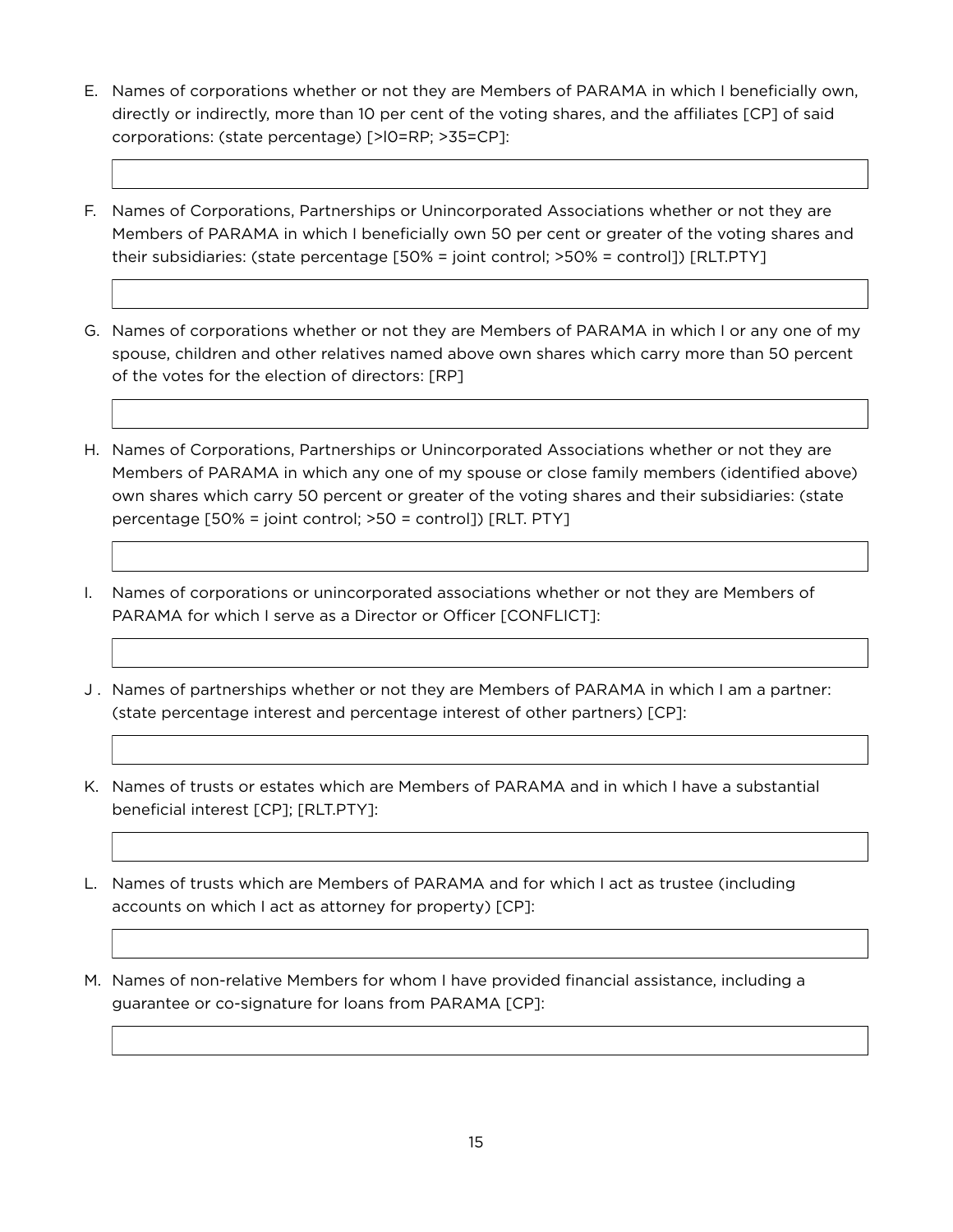# ACKNOWLEDGMENT:

I hereby:

- i. acknowledge that this declaration is given for the purposes of assisting PARAMA in complying with statutory and regulatory requirements relating to transactions with Restricted Parties [RP]; Connected Persons [CP], Conflicts of Interest [CONFLICT] and Related Parties [RLT.PTY].
- ii. understand that the questions will not necessarily elicit answers that will disclose all of my relatives who may be "restricted parties" under s. 75 of the General Regulation under the **Credit Unions and Caisses Populaires Act**, nor all of my relatives who may be related parties under IFRS-IAS 24 - Related parties; and undertake to disclose to the Board my connection to any relative
- iii. who has a material contract or loan with PARAMA as soon as I become aware of it. I warrant that the information provided herein is complete and accurate in all material respects as of the date it is given, and undertake to bring to the attention of the PARAMA any subsequent information which would necessitate the completion of a new Declaration.

Any declaration I have made above to the effect that I am a director or officer of a corporation/ partnership/ unincorporated association, or have a material interest in a person, shall be regarded as a general notice to the Board of Directors that I have an interest in any contract made with that entity or person by PARAMA.

| DATED AT | , ONTARIO, THIS    | DAY OF | 2C |  |
|----------|--------------------|--------|----|--|
|          |                    |        |    |  |
|          | Signature of Party |        |    |  |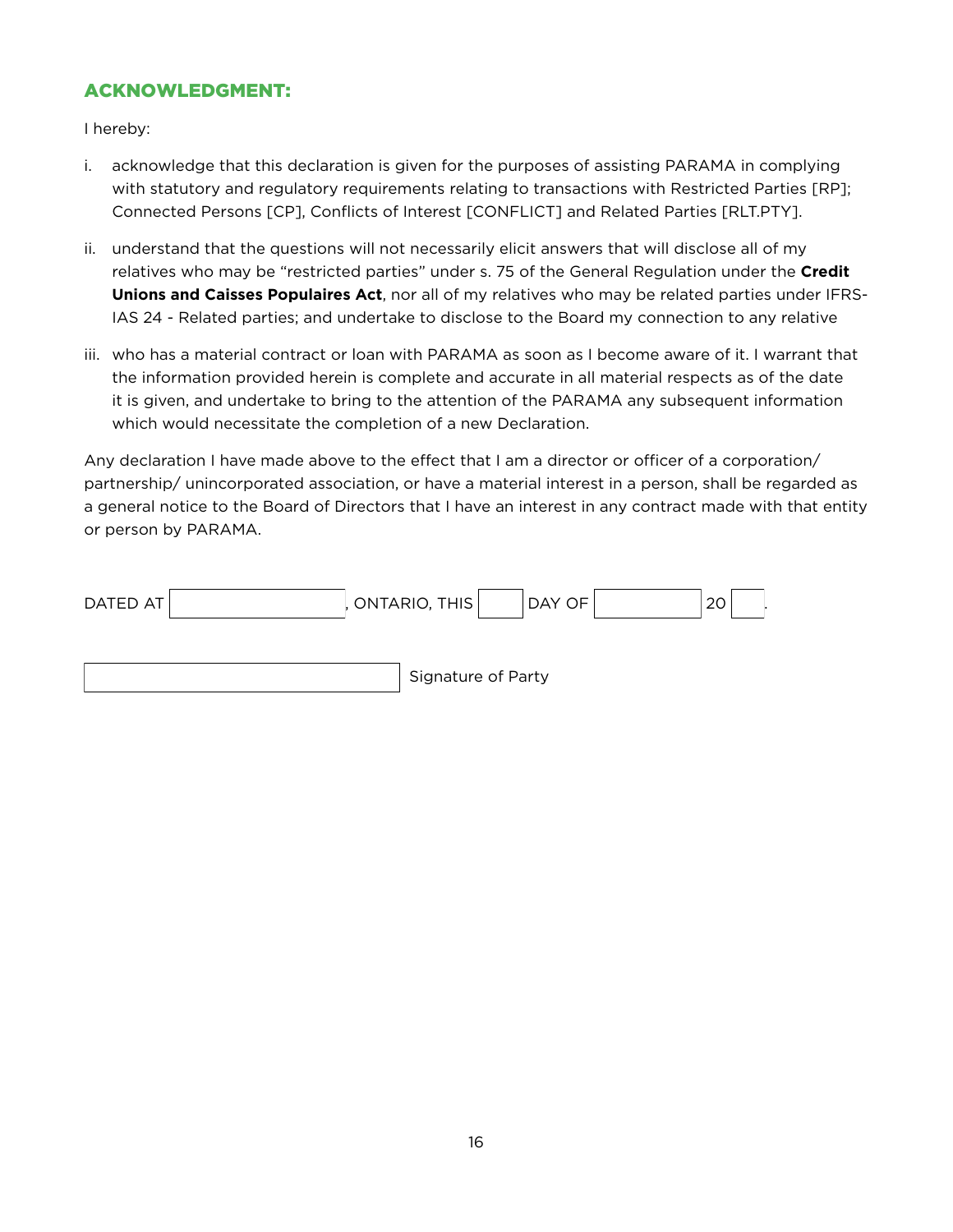# 7. REQUIREMENTS TO DISCLOSE

The **Credit Unions and Caisses Populaires Act** also requires Board Candidates to disclose if they are a party to a material contract or proposed material contract with PARAMA. You must include the disclosure in your submission if you:

- i. Are a party to a material contract or proposed material contract with PARAMA;
- ii. Are a director or an officer of an entity that is a party to a material contract or proposed material contract with PARAMA;
- iii. Have a material interest in a person who is a party to a material contract or proposed material contract with PARAMA; or
- iv. Are a spouse, parent or child of an individual who is a party to a material contract or proposed material contract with PARAMA.

Please provide details here if any of the above applies.

| DATED AT            | ONTARIO, THIS | DAY OF | 20 |
|---------------------|---------------|--------|----|
| Signature           |               |        |    |
| Name (please print) |               |        |    |
| Signature           |               |        |    |
| Name (please print) |               |        |    |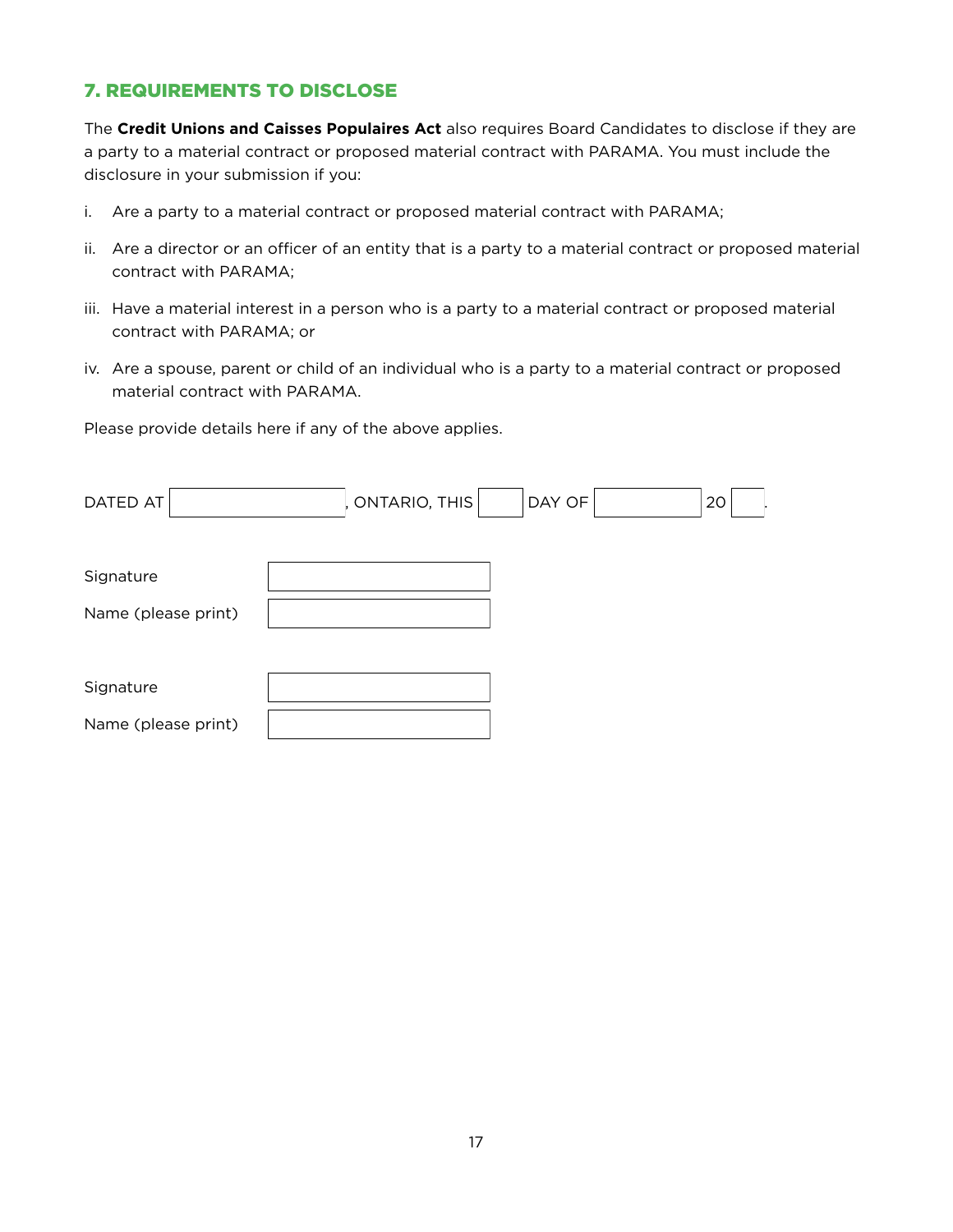# 8 . BACKGROUND INFORMATION FOR CANDIDATES

# **Preamble:**

Directors of Parama Credit Union Limited ("PARAMA") are expected to attend all scheduled Board and Committee meetings and be active participants therein. They are also encouraged to attend other PARAMA related organizational and community related activities, as well as for Directors new to the credit union system, be willing to attend credit union system conferences and familiarize themselves with director orientation materials. Directors are also required to participate in Director education as outlined below.

The information found below identifies and briefly describes PARAMA Committees, Director education requirements and a summary of meetings and estimated commitment of time which one might expect when they become a Director of PARAMA. We hope that the information below will assist you in clarifying your obligations should you become a Director. However, if you have any questions regarding the information, or wish to learn more about PARAMA Governance structure/ practices, please contact:

Nijole Lewington, Manager Operations, [nijolel@parama.ca](mailto:nijolel%40parama.ca?subject=). 416-207-9239 ext 226.

# **Committees**

# **FULL BOARD**

The Board of Directors currently consists of 8 Directors, each elected by the Membership for a term of 3 years, subject to a term-limit of six consecutive terms in office or 18 years. The Board is responsible for establishing corporate objectives, policies, performance standards and measures and the hiring of and delegating authority to the CEO.

#### **BOARD**

The Board has established a number of Committees to assist the Board in fulfilling its mandate. Directors may sit on any of a number of Committees, the mandates of which are as follows:

# A. Audit Committee:

The Audit Committee provides the Board with reports on matters related to accounting and financial reporting practices, risk management, and internal and external control procedures. The Audit Committee is charged with a number of statutory responsibilities, as required under the Credit Union Act. It also reviews and recommends the annual financial statements to the Board. It is responsible to ensure effective management of operational risk as well; that capital, liquidity management and internal control systems are at acceptable levels. It is additionally responsible for monitoring compliance with PARAMA's Restricted Party policy.

# B. Governance Committee:

This Committee has the responsibility to ensure effective corporate governance, including its structure, and the establishment of Committee mandates so that the Board's responsibility to the Membership is fulfilled. It is responsible for assessing the performance of the Board and its Committees.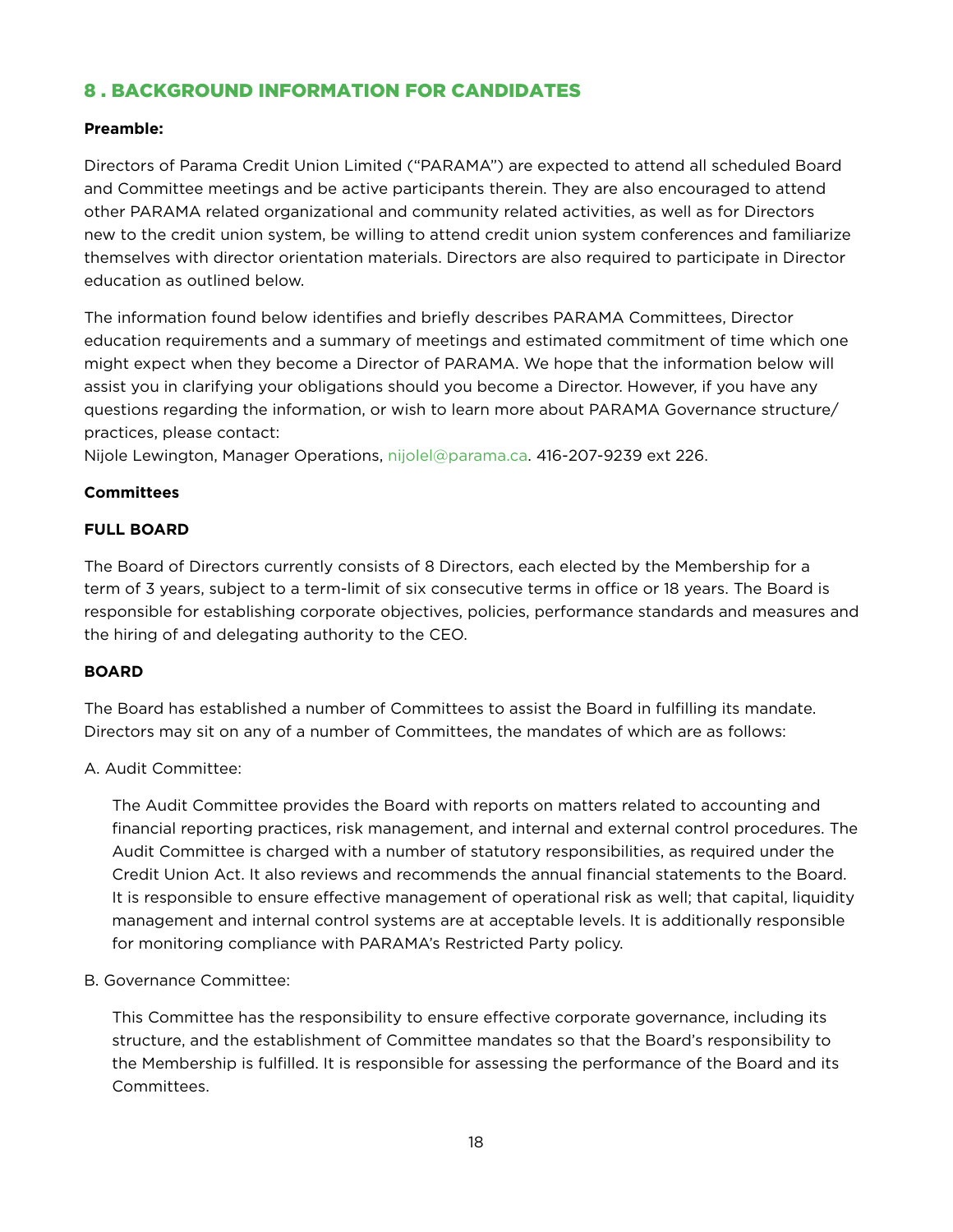# C. Marketing Committee:

This committee ensures that the Board's values and priorities are reflected in marketing activities, and may include oversight of activities associated with the Annual General meeting of Members, including the development of the Annual Report.

D. Nominating Committee:

The Nominating Committee is responsible to oversee the director Nomination, Evaluation, Selection and Election processes for Board Candidates

E. Human Resources Committee:

This Committee is responsible for overseeing the Human Resources policies and programs for PARAMA; ensuring that they are developed, implemented and adhered to by Management in support of the business strategies of PARAMA; and providing employees with fair and meaningful employment in a safe and respectful workplace, while remaining consistent with PARAMA's Values, Vision and Mission and strategy of being an Employer of Choice. The Committee has oversight of the employee Pension Plan; the Chief Executive Officer's performance and compensation; the compensation and talent management plans for the Executive Leadership Team; and ensures effective succession plans are in place at the CEO, Executive Management level, and the Corporate Secretary position. The Committee is also responsible for the oversight of Director compensation.

# **Meetings/ Time Commitment**

Board meetings are held monthly, It is expected that in addition to the actual time spent at a Board or Committee meeting, a Director will fully review all materials (e.g., Board materials, Committee agendas and supporting material) provided prior to attending each meeting. Materials for all Board and Committee meetings are posted on a secure web-site containing Board related information generally one week, or as soon as is possible prior to the scheduled meeting. Elected Directors are expected to be able to receive, print and communicate via electronic means. While the amount of time required for this task will vary for each individual, it is not unusual for a Director to spend approximately 3-6 hours preparing for a Board or Committee meeting.

While travel time to and from meetings will vary with each Director, it is another factor to be considered.

Attendance at all Board and Committee meetings is tracked and reported to the Board. While occasional conference calls are held to deal with special issues between regularly scheduled meetings, for the most part Directors are expected to attend meetings in person. Under exceptional circumstances the Chair may allow participation in a meeting via telephone conference.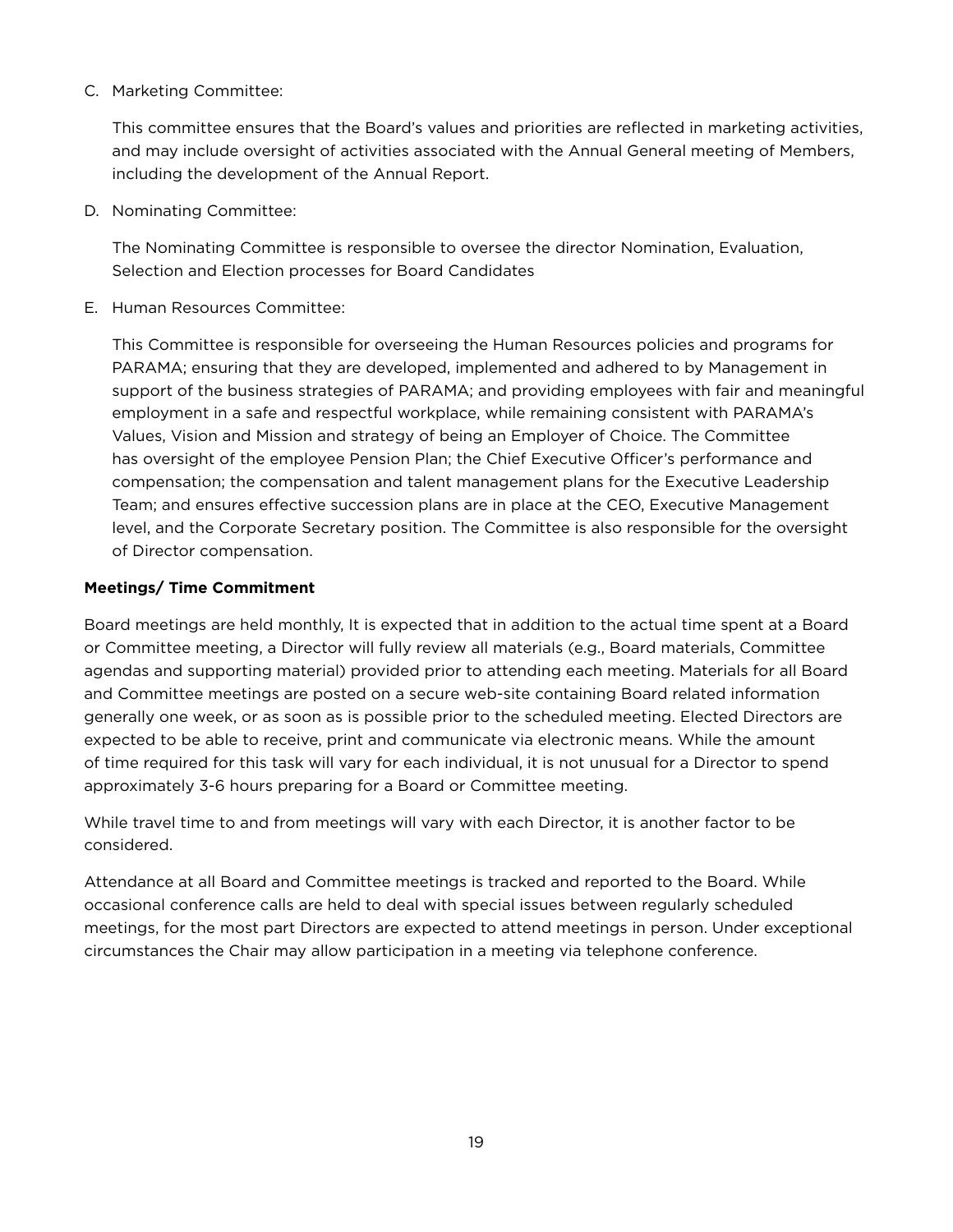The following meeting summary shows the approximate time commitment for each Director during the course of a year:

| <b>BOARD MEETINGS</b>    | Board meetings are held after work hours usually on the third         |  |  |
|--------------------------|-----------------------------------------------------------------------|--|--|
| (currently held          | Tuesday evening of the month (except for July and August).            |  |  |
| monthly)                 | Meetings are held at 2975 Bloor St West, Toronto, Ontario             |  |  |
| <b>ORIENTATION</b>       | Newly elected Directors; are expected to familiarize themselves       |  |  |
| <b>PROGRAM</b>           | with the regulatory and governance environment within the first       |  |  |
|                          | two months following election. Materials and other resources are      |  |  |
|                          | provided by PARAMA. Allow minimum of two days.                        |  |  |
| <b>AUDIT Committee</b>   | Meets approximately six times a year (allow two hours/meeting).       |  |  |
| <b>GOVERNANCE</b>        | Likely to meet three times during the year (allow two or three hours/ |  |  |
| <b>Committee</b>         | meeting).                                                             |  |  |
| <b>NOMINATING</b>        | Meets approximately three times per year (allow two or three hours/   |  |  |
| <b>Committee</b>         | meeting) plus a concentrated period during March when Candidates      |  |  |
|                          | are being assessed                                                    |  |  |
| <b>ANNUAL GENERAL</b>    | Usually held during March. Allow four hours.                          |  |  |
| <b>MEETING</b>           |                                                                       |  |  |
| <b>PLANNING SESSIONS</b> | Generally involves a one day conference, usually on a weekend in late |  |  |
|                          | October early November.                                               |  |  |

# **Education**

PARAMA considers training and development programs for our Directors extremely important to assist them in understanding the roles and responsibilities of being a Director of a Credit Union.

Candidates are encouraged to refer to the Financial Services Regulatory Authority of Ontario website [https://www.fsrao.ca/industry/credit-unions-and-caisses-populaires/regulatory-framework/](https://www.fsrao.ca/industry/credit-unions-and-caisses-populaires/regulatory-framework/legislation-and-regulation) [legislation-and-regulation](https://www.fsrao.ca/industry/credit-unions-and-caisses-populaires/regulatory-framework/legislation-and-regulation) for the latest link to the **Credit Unions and Caisses Populaires Act**. 1994 for complete Training and Qualification requirements of Directors, including minimum expectations for individual Director competencies which must be achieved within predefined time frames.

Directors are required to meet PARAMA's minimum annual requirements for continuing education and professional development - at present, Directors are required to complete 8 hours of Industryrelated training per year.

In addition, Directors may be expected to attend various in-house training sessions. The Board allocates funds annually for training and development purposes, and it is incumbent on each Director to consider additional opportunities for development wherever possible.

# **Remuneration**

Directors are paid an annual honorarium in recognition of the significance of the accountabilities and responsibilities associated with governing PARAMA, and in recognition of the time required for Directors to fulfil their responsibilities, as well as a per diem for each meeting attended. Reasonable expenses are reimbursed as per Board policy.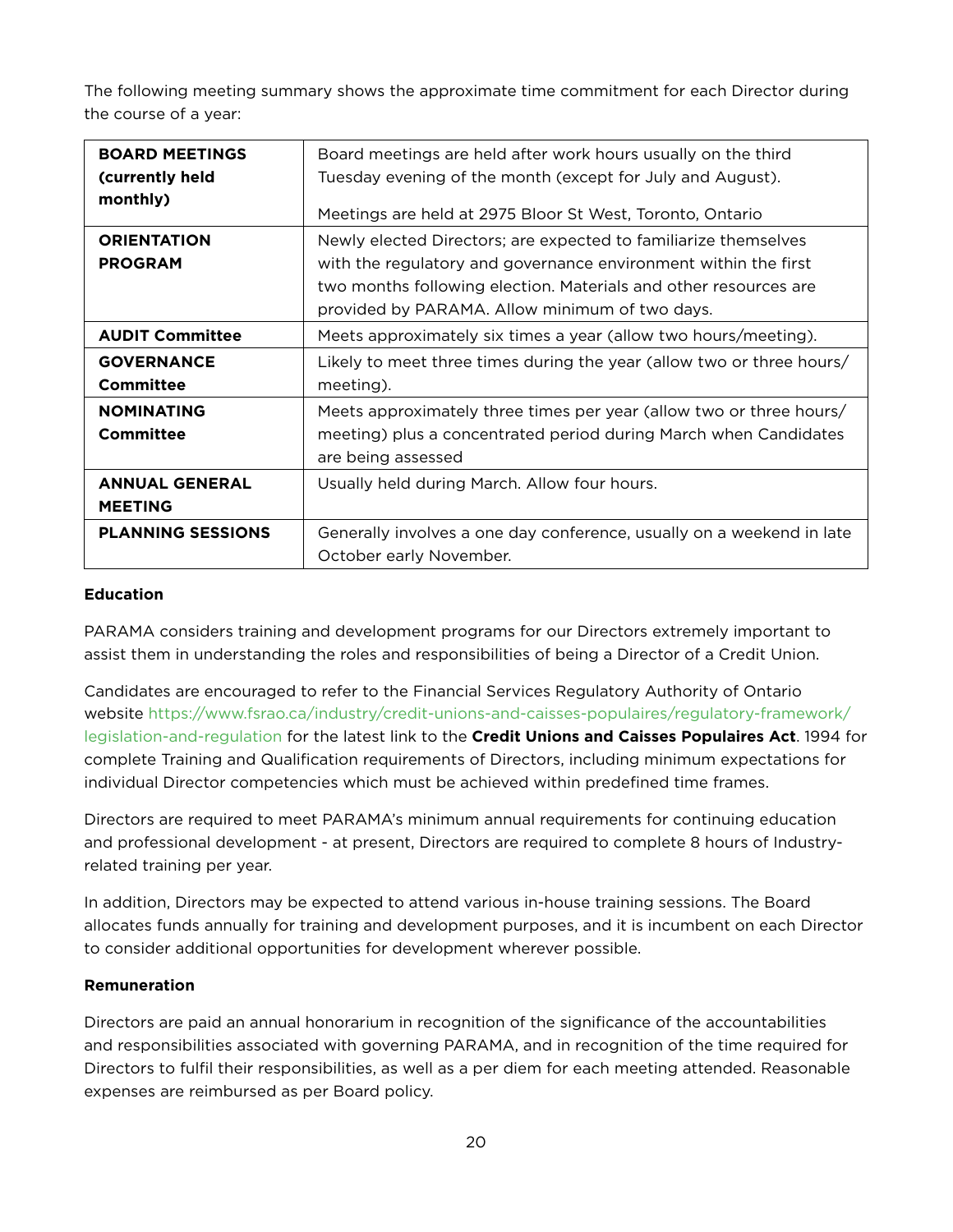# 9 . CODE OF CONDUCT OF EMPLOYEES, OFFICERS, DIRECTORS & EMPLOYEES

#### **Preamble:**

# **PURPOSE**

The purpose of this Code of Conduct is to establish the rules governing the business and ethical conduct of the directors, officers, employees and volunteers of Parama Credit Union Limited ("PARAMA"). It is important that ethical and lawful conduct be evidenced in all business and personal practices, in order to protect the reputation of the organization and preserve community trust. The board has adopted this policy and the board shall review and sign this policy annually.

#### **GENERAL DUTIES OF CARE**

Each director, officer, employee or volunteer of PARAMA shall exercise the power and discharge the duties of his/her office honestly, in good faith, and in the best interests of PARAMA, and shall comply with the applicable by-laws, guidelines, policies and procedures of PARAMA

In any situation where the appropriate conduct is unclear or ambiguous, employees must seek the advice of their manager of Human Resource Officer.

Directors, credit Committee members and officers shall also comply with the **Credit Unions and Caisses Populaires Act. 1994**, Regulation 237 /09 prescribed therein and the by-laws of the Deposit Insurance Corporation of Ontario, which may be found on the Financial Services Regulatory Authority of Ontario website [https://www.fsrao.ca/industry/credit-unions-and-caisses-populaires/regulatory](https://www.fsrao.ca/industry/credit-unions-and-caisses-populaires/regulatory-framework/legislation-and-regulation)[framework/legislation-and-regulation](https://www.fsrao.ca/industry/credit-unions-and-caisses-populaires/regulatory-framework/legislation-and-regulation)

#### **CONFIDENTIALITY**

Each director, officer, employee or volunteer must make every effort to protect all credit union property and assets from harm, loss or misuse, especially those that are in their custody or control and are their responsibility. These may include cash, negotiable instruments such as drafts, money orders, securities or certificates, premises, equipment, bank records, customer or employee information, or computer resources and information systems. They also include all information between PARAMA and its customers, employees or business partners, which must be kept secure from third parties and which shall not be used for personal benefit or for the benefit of family, friends, or associates. PARAMA property may only be used for the purpose of executing their accountabilities with PARAMA

In respect of information respecting members' transactions with PARAMA, a director, officer, employee or volunteer may disclose such information in the following circumstances, pursuant to Section 143 of the **Act**:

- (a) to a person acting in a confidential or professional relationship to PARAMA including an employee of a league in which PARAMA is a member;
- (b) to a financial institution with which PARAMA has transactions that may involve confidential matters;
- (c) to a credit grantor or to a reporting agency, if the disclosure is for the purpose of determining the credit-worthiness of the member;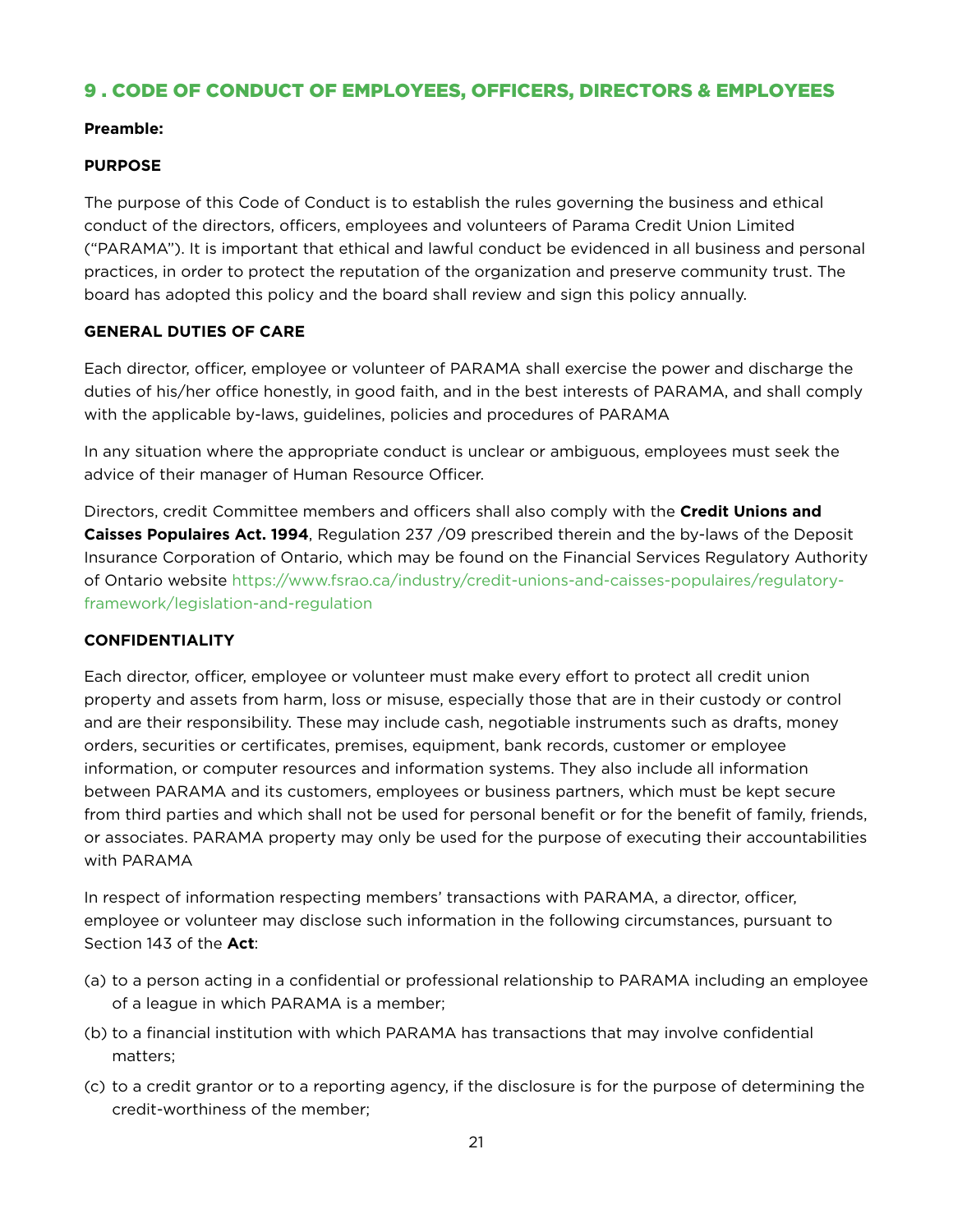- (d) to the director, deposit insurer and the stabilization authority for PARAMA; and
- (e) to any other person entitled to the information by law.

Any credit union property (including any and all devices, records, data, notes, reports, correspondence, materials, equipment, other documents or property or reproductions of such items developed by that person pursuant to his/her arrangement with PARAMA or otherwise belonging to PARAMA) in the possession of a director, officer, employee or volunteer upon termination of that person's relationship with PARAMA for any reason, shall immediately be delivered to PARAMA and not kept in that person's possession, recreated or delivered to anyone else.

# **CONFLICTS OF INTEREST**

Each and every director, officer, employee or volunteer has an obligation of loyalty to PARAMA and should subordinate his/her personal interest when they conflict with or threaten to conflict with the best interests of PARAMA. They must be fair and honest in all their dealings with PARAMA shareholders, customers, suppliers, competitors and employees.

Employees must not act in the capacity of executor, agent, trustee, attorney or in any other fiduciary capacity for a PARAMA customer, other than a customer who is a relative of the employee.

Each and every director, officer, employee or volunteer of PARAMA shall declare all actual or potential material conflicts that may arise between their duty to (i) PARAMA and (ii) their personal obligations, other fiduciary duties or financial interests (direct or indirect). In the case of directors and officers, these conflicts shall be reported to the chair, and in the case of employees and volunteers, to the person to whom they directly report.

A director, officer, employee or volunteer should not engage directly or indirectly, as a director, officer, employee, consultant, partner, agent or major shareholder in any business or undertaking that competes with, does business with or seeks to do business with PARAMA except with the express written approval of the chair. A major shareholder is defined as a person who owns (directly or indirectly) more than ten percent of the issued and outstanding equity of a company.

With respect to restricted party transactions, full disclosure of material transactions shall be recorded in the board's minutes and will be transacted in accordance with legislated restrictions.

No director, officer, employee or volunteer of PARAMA may give to or receive from any friend, relative or someone with whom he/she is involved in a close personal relationship, any special consideration relating to employment or conditions of employment. All business decisions must be based on sound ethical business practices, and all human resources decisions must be based on sound management practices and not be influenced by personal concerns.

If any director, officer, employee or volunteer of PARAMA has a supervisory/subordinate (subordinate includes anyone with a direct or indirect reporting relationship) or dual custodial relationship with a relative or someone with whom he/she has a close personal relationship, that individual must report that relationship to their manager and their Human Resources Officer. The organization will need to take appropriate measures to ensure that no potential for a real or perceived conflict of interest exists.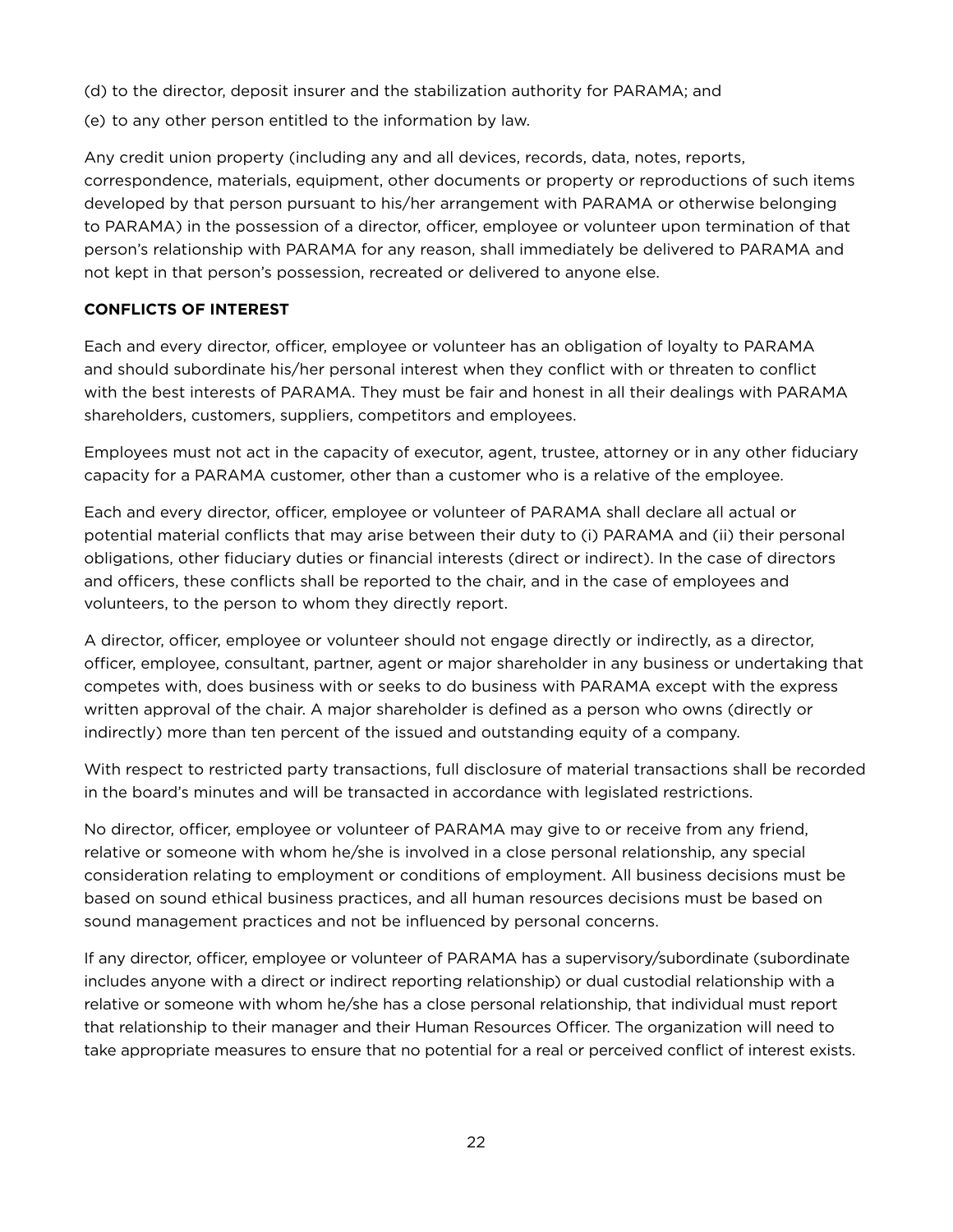To avoid conflicts of interest, directors, officers, employees and volunteers must do more than merely act within the law. They must conduct their affairs in such a manner that their performance will at all times bear public scrutiny and must avoid acting in a manner that is not in the best interests of PARAMA or its members. The appearance of conflict of interest as well as the conflict itself must be avoided.

# **ACCEPTING GIFTS**

No director, officer, employee or volunteer shall accept any gift, hospitality or favour offered or tendered by virtue of the official's position with PARAMA, where the gift, hospitality or favour possesses any one of the following characteristics:

- (a) is in the substance or form such that an impartial observer would construe it to be an improper incentive;
- (b) places the official under an actual or implied obligation;
- (c) has a value equivalent to or greater than \$100.00; or
- (d) is in the form of cash or cash equivalent

When dealing with public officials whose responsibilities include the business of credit unions, acts of hospitality should be of such a scale and nature so as to avoid compromising the integrity or reputation of either the public official or PARAMA Such acts of hospitality should be undertaken in the expectation that they could well become a matter of general knowledge and public record.

# **MAINTENANCE OF CREDIT UNION RECORDS**

Accounting, administrative and member records will be maintained in an accurate and timely fashion so as to present fairly and accurately the financial position of PARAMA and of all member accounts for which it has responsibility. No undisclosed assets, liabilities or hidden funds of any sort are permitted.

# **THE REPORTING OF QUESTIONABLE OR FRAUDULENT ACTIONS**

It is the responsibility of directors, officers, employees and volunteers to report to PARAMA, their awareness of any situation which might adversely affect the reputation of PARAMA This would include any questionable, fraudulent or illegal events or material actions in violation of credit union policy which comes to their attention. If such events involve volunteers or employees, the matter should be reported to the appropriate senior employee/officer; if the matter involves the CEO, directors or Committee members, the matter should be reported to the audit Committee.

Every director, officer, employee or volunteer is expected to comply promptly with any request from internal and/or external auditors for assistance and to provide full disclosure of any situation under investigation.